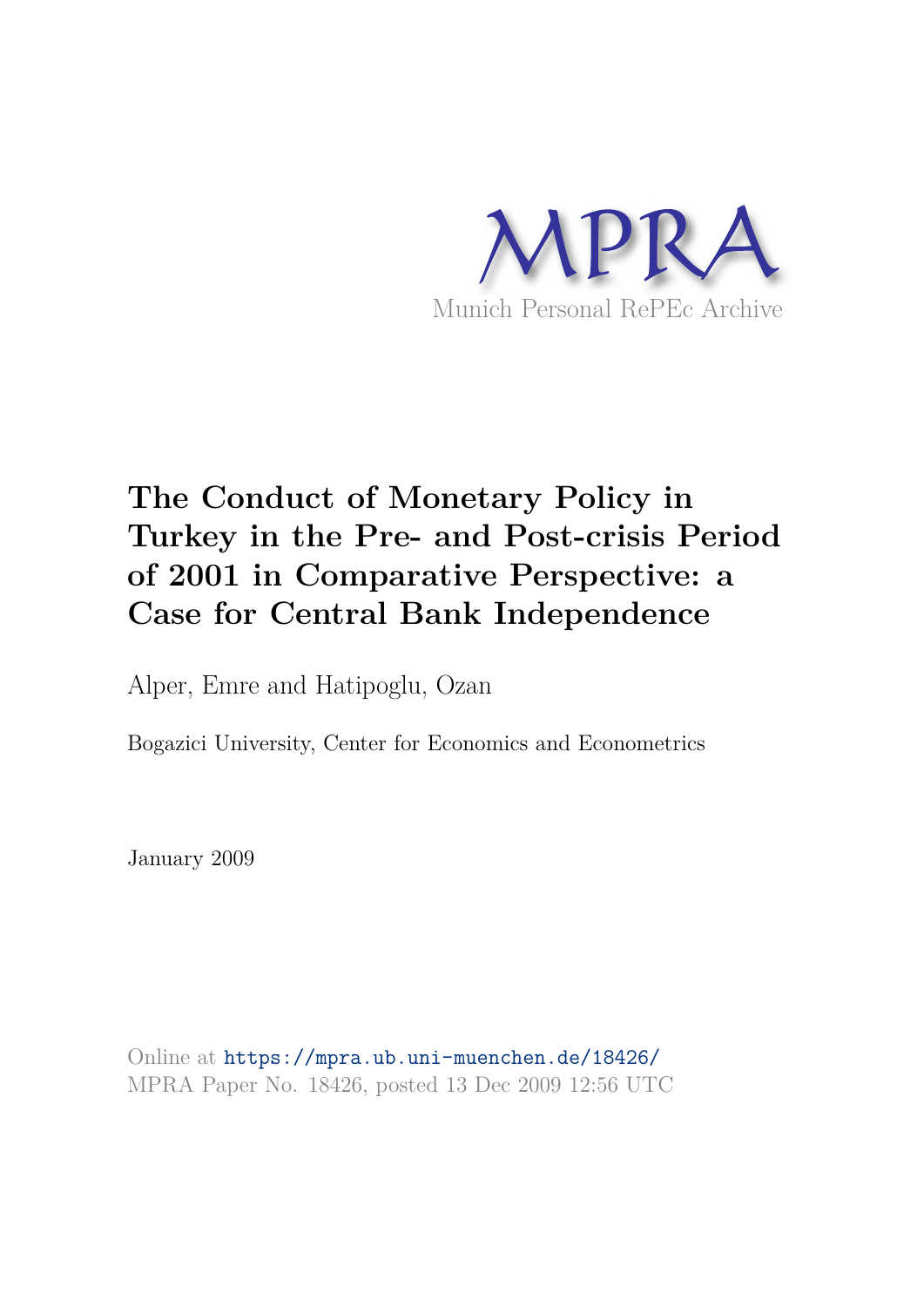# The Conduct of Monetary Policy in Turkey in the pre-and postcrisis Period of 2001 in Comparative Perspective: A Case for Central **Bank Independence**

# C. Emre Alper<sup>†</sup> and Ozan Hatipoglu<sup>††</sup>

Department of Economics, Bogazici University

<sup>\*</sup> We are grateful to Oya Pinar Ardic, Burcay Erus, Refik Erzan, Ziya Onis and Fikret Senses for many helpful comments. We are also grateful for the financial support by TUBITAK project number 10K297. We thank Ayse Kabukcuoglu for able research assistance. Alper also acknowledges financial support from TUBA-GEBIP (Turkish Academy of Sciences - Young Scientists Scholarship Program). The usual disclaimer applies.

<sup>&</sup>lt;sup>†</sup> Corresponding Author. Department of Economics. Natuk Birkan Hall. Bogazici University, Bebek, Istanbul, 34342, Turkey. Email: emre.alper@boun.edu.tr.

<sup>&</sup>lt;sup>††</sup> Department of Economics. Natuk Birkan Hall. Bogazici University, Bebek, Istanbul, 34342, Turkey. Email: ozan.hatipoglu@boun.edu.tr.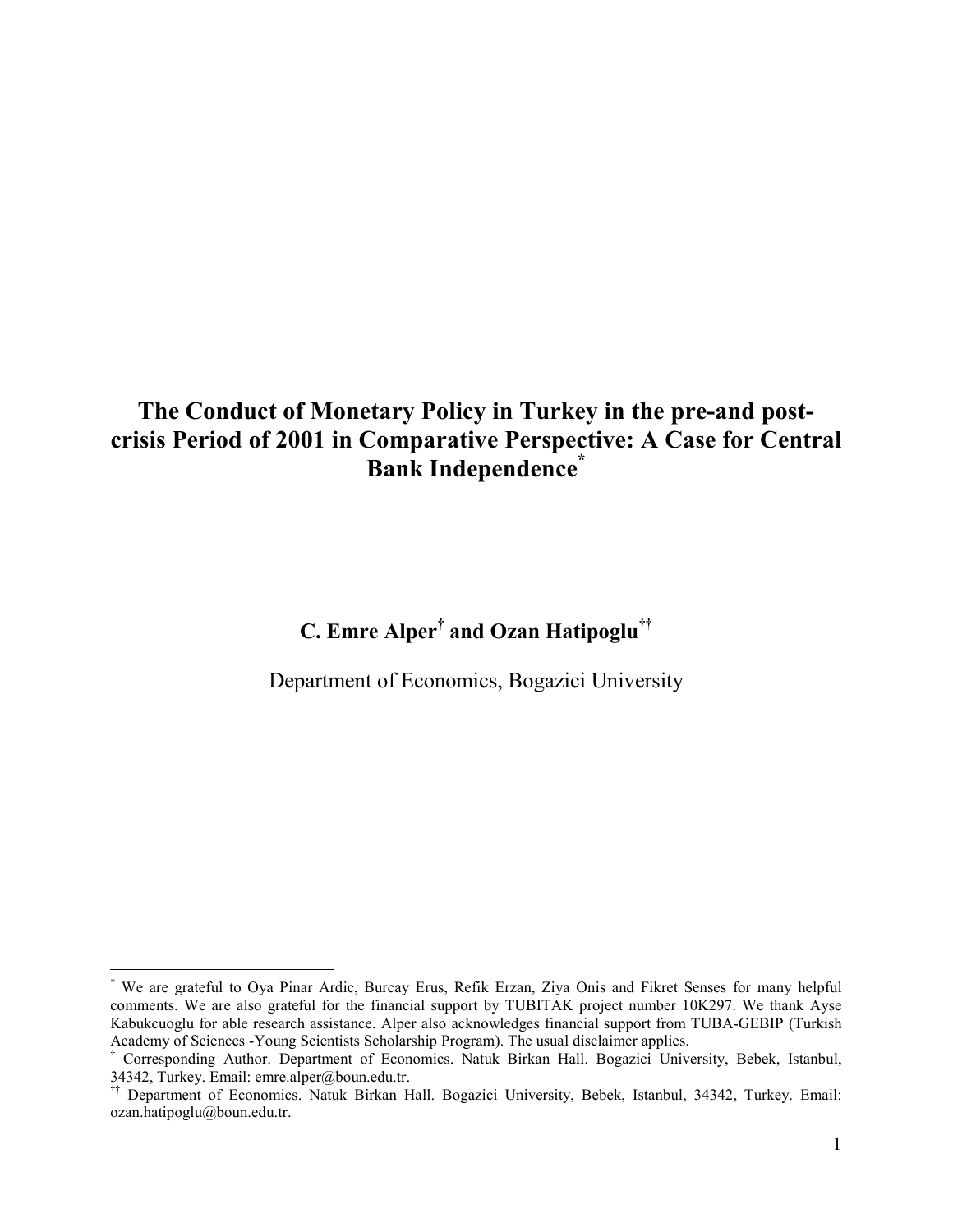#### **Abstract**

We document the role of independence for Central Bank of Republic of Turkey (CBRT) as it matters to successful implementation of monetary policy. We compare the implementation of monetary policy pre- and post-crisis periods within an empirical framework which allows us to measure the role of independence quantitatively. We estimate a Taylor rule with time varying coefficients by employing a dual extended Kalman filter. We find that the coefficient of inflation gap has increased substantially since CBRT gained de-juro independence.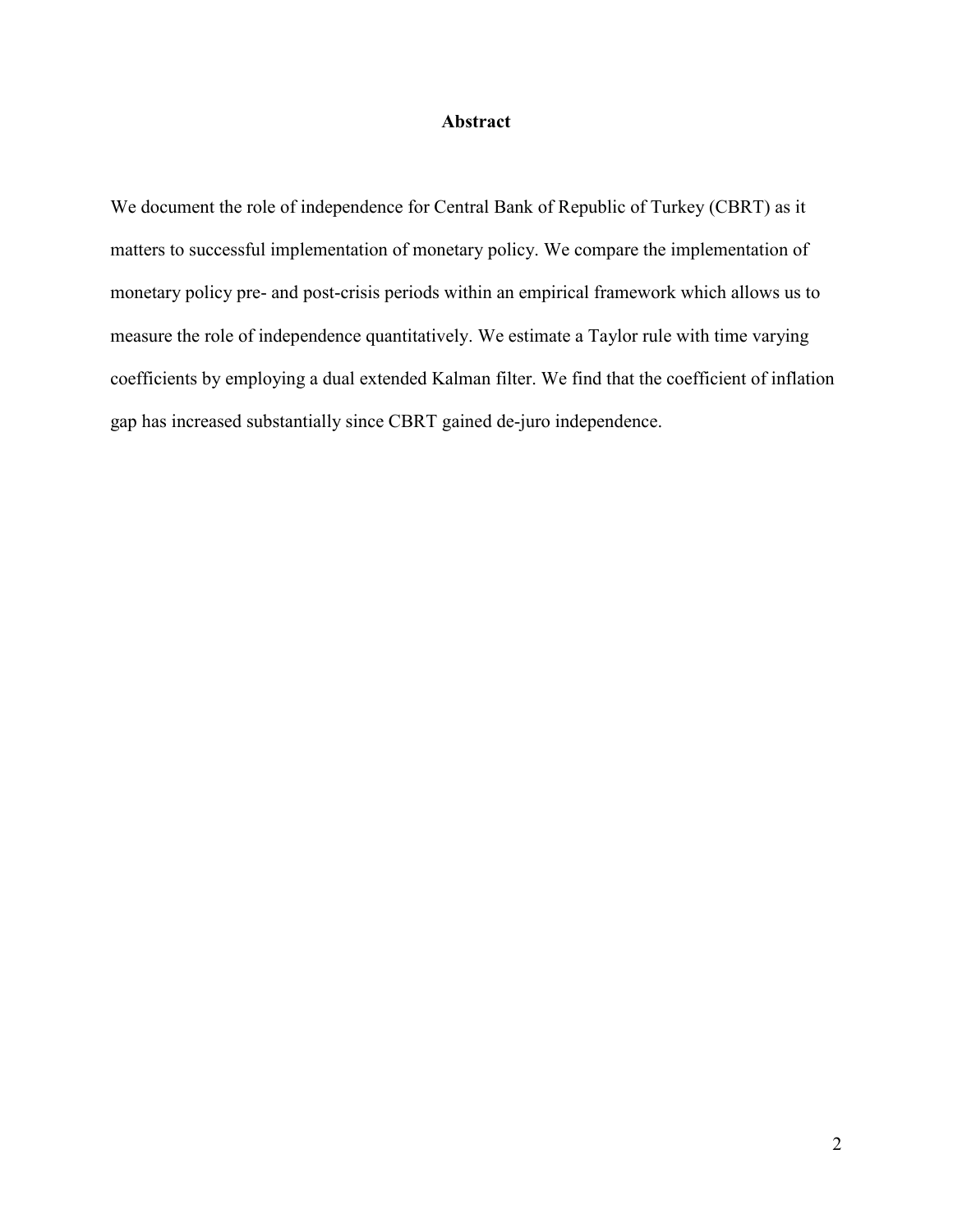#### **1.** Introduction

Conducting monetary policy in an unstable macroeconomic environment characterized by a fairly dollarized economy, large and volatile capital flows due to weak macroeconomic fundamentals and rapidly changing global liquidity conditions has been a task faced by the Central Bank of the Republic of Turkey (CBRT) during the 1990s. This period featured chronic high inflation coupled with huge macroeconomic imbalances, and it ended with the twin financial crises of 2000 and 2001 and several legal reforms one of which lead to the instrumental independence of CBRT. In the post-crisis period CBRT has redefined its role and reverted to inflation targeting under stronger macroeconomic fundamentals and more favorable global liquidity conditions. The chronic high inflation fell to single digits. While the role of central bank and inflation-targeting regime in the post-crisis period in reducing inflation has been well researched, how much of this success owes to central bank independence remains largely unexplained. In this article, we will attempt to document the role of central bank independence as it matters to successful implementation of monetary policy by comparing the implementation of monetary policy preand post-crisis period and by providing an empirical framework which allows us to measure the role of independence quantitatively.

Based on the previous empirical works on Turkey, in terms of the challenges faced by the CBRT and the differences in the choice of monetary policy targets, one may actually divide the postfinancial account liberalization period (1989-2008) into three sub-periods.

The pre-1999 macroeconomic instability period was characterized by high and chronic inflation, volatile real output growth performance due to dependence on short-term financial flows as a major source of external financing, weakly regulated banking sector, soft budget constraints and fragmented party system as well as populist cycles.<sup>1</sup> During this period CBRT was not an independent institution and monetary policy was subordinate to fiscal policy in an environment with high public sector borrowing requirement of the governments.

<sup>&</sup>lt;sup>1</sup> For a detailed documentation of major developments in the Turkish economy in the post-financial account liberalization and pre-2000 period, see, among others, Alper and Onis (2003a, 2003b, 2004), Alper and Saglam (2001), Cizre-Sakallıoglu and Yeldan (2000), Ersel (1996) Ertugrul and Selcuk (2001), Kibritcioglu (2004), Onis (1998), and Onis and Rubin (2003).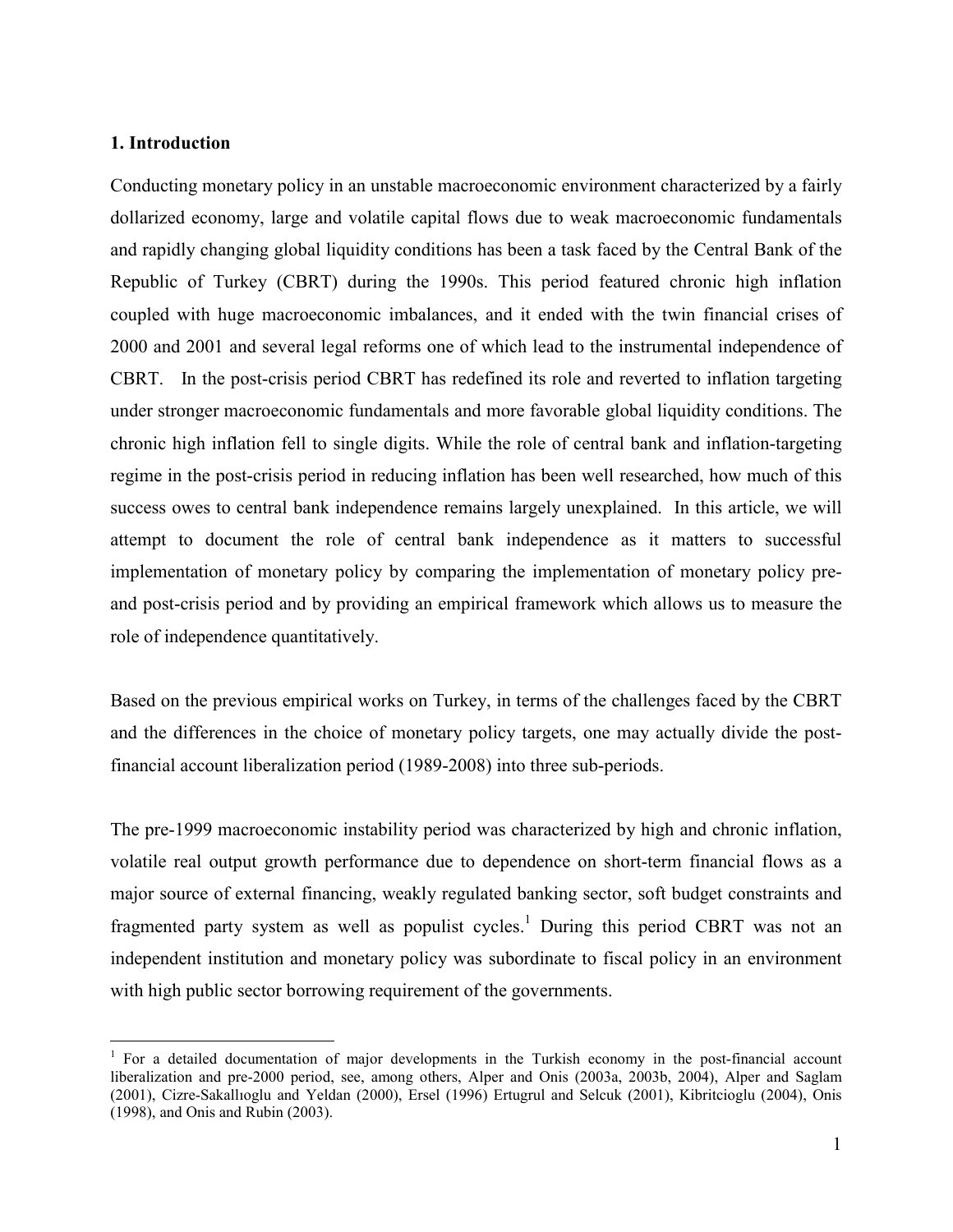The second sub-period is the  $2000-2001$  period in which the launching of the three-year stabilization program backed by the International Monetary Fund took place. During this period, the sole purpose of the monetary policy was to facilitate the three-year exchange rate based stabilization program that was launched at the beginning of 2000. The program ended abruptly as a result of the twin financial crises on November 2000 and February 2001.<sup>2</sup> In the immediate aftermath of the February 2001 crisis, the "Transition to Strong Economy Program" was launched which involved several reforms focusing on reducing uncertainties in the financial markets and restructuring the banking sector as well as switching to a flexible exchange regime. With the amendment of the Central Bank Law in April 2001, the CBRT was given the *de jure* (legal) instrument independence which enabled the central bank to set the monetary policy autonomously. The Monetary Policy Committee was also established in order to set the inflation target in cooperation with the government. The main goal of the CBRT was defined as maintaining price stability.

The post-crisis period has been characterized by stronger macro fundamentals, institutional reforms and a relatively conducive international global liquidity conditions following the monetary easing in the U.S. in the immediate aftermath of the September 11, 2001 attacks.

#### (Insert Table 1 here)

Table 1 depicts the evolution and the decomposition of the Turkish Public Sector Debt in the post-2001 period. Some key reflections on this table can be stated as follows: Following the financial crisis in February of 2001, the banking sector was restructured and troubled banks were taken over by the Savings Deposit Insurance Fund and since these were recapitalized through issuance of non-cash debt by the Treasury, the total public sector debt to GDP ratio climbed to the unprecedentedly high level of 74.13% by the end of  $2001<sup>3</sup>$ . If one adds the foreign exchange indexed domestic debt to GDP to the external debt to GDP ratio, the figure would stand at

<sup>&</sup>lt;sup>2</sup> See Alper (2001) for a brief account of the major developments during the first year of the stabilization program.

<sup>&</sup>lt;sup>3</sup> The calculations are made using the new definition of the GDP which was released in 2008 by the Turkish Statistical Institute. When the previous definition of the Turkish GDP was used, the 2001 total public debt to GDP ratio figure stood well in excess of 90%.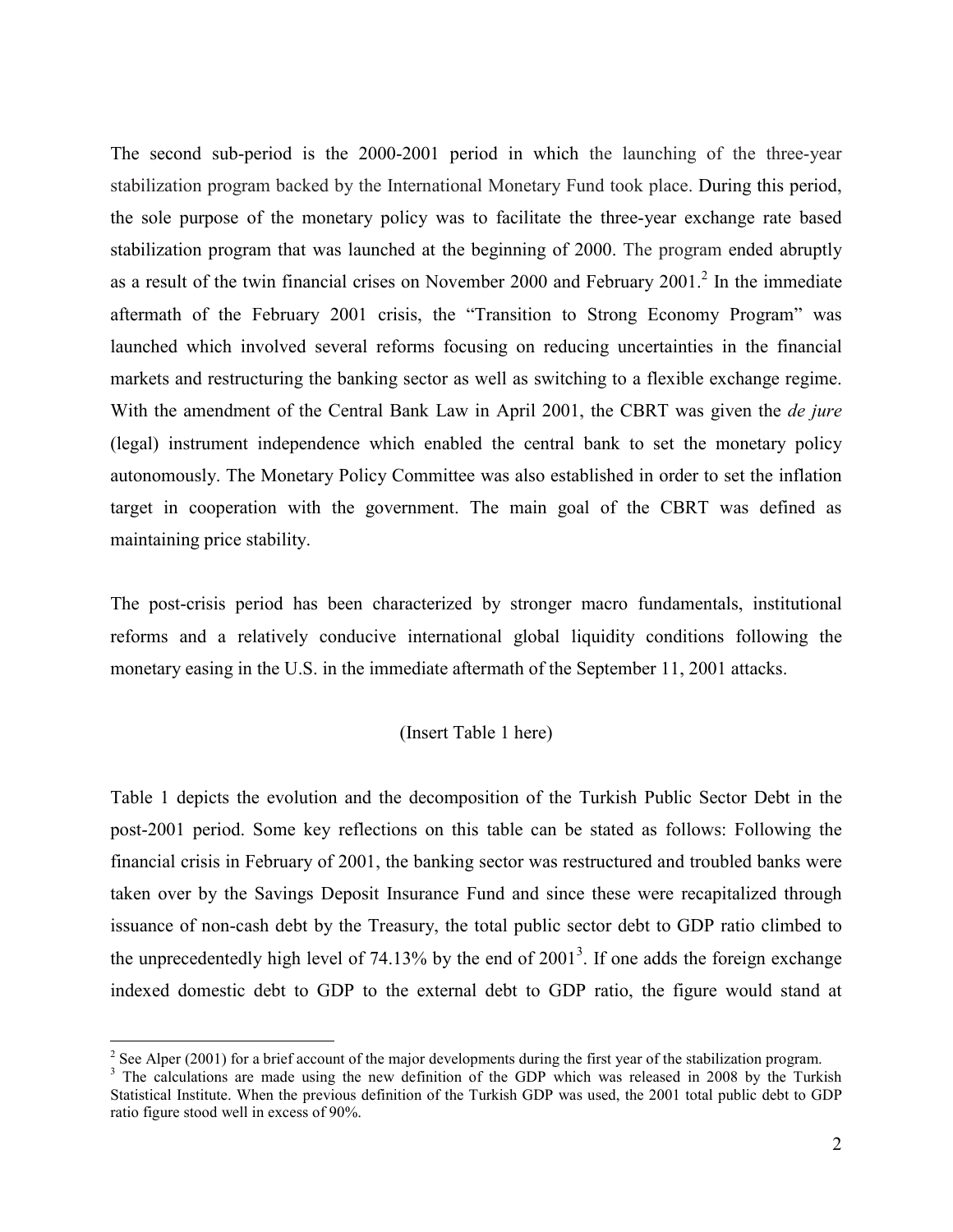41.37% of GDP in 2001 reflecting the exchange rate sensitive portion of the total public debt. While nominal yield bonds stood at 7.39% of the GDP, the inflation indexed real yield bonds stood at 25.37% of GDP in 2001 reflecting the inflation-averse attitude of the investors following two decades of chronic inflation. The public debt picture is much improved when we consider the final column of Table 1. The total public sector debt to GDP ratio has declined drastically and stood at  $37.58\%$  while the exchange rate sensitive portion of the debt was  $11.73\%$  by end-June 2008. While the total public sector debt to GDP ratio and the real yield bonds almost halved, the ratio of the nominal yield bonds to GDP almost doubled and now stands at 13.42% by 2008.

# (Insert Figure 1 here)

Following the financial liberalization when the Turkish Lira was made fully convertible in August 1989, Turkey experienced mostly short-term inflows and real appreciation of domestic currency. The financial account openness period coincided with the high public sector borrowing requirement financed in part through seigniorage resulting in high and chronic inflation, and in part through debt issuance resulting in high *ex-ante* real interest rates. Seigniorage financing coupled with financial openness led the household sector to substitute domestic currency holdings with foreign ones, referred in the literature as dollarization. Public debt issuance form of financing coupled with financial openness led the banking sector to have open positions (borrowing in foreign currency and lending in domestic currency) in an environment of a real appreciated currency and high real interest rates. As can be observed from Figure 1 however, a reverse currency substitution took place and the ratio of foreign exchange deposits to the broad definition of money supply declined monotonically from an average of 88% for the 1995-2001 period to 45% as of end-September 2008.

### (Insert Figure 2 here)

Arguably, the improvements in macro fundamentals such as the significant reduction in the public debt to GDP ratio and inflation rates as well as the reverse currency substitution could have been a statistical artifact due to the favorable environment in global liquidity conditions in the post-September 2001 financial easing period, or in other words, a result of good luck rather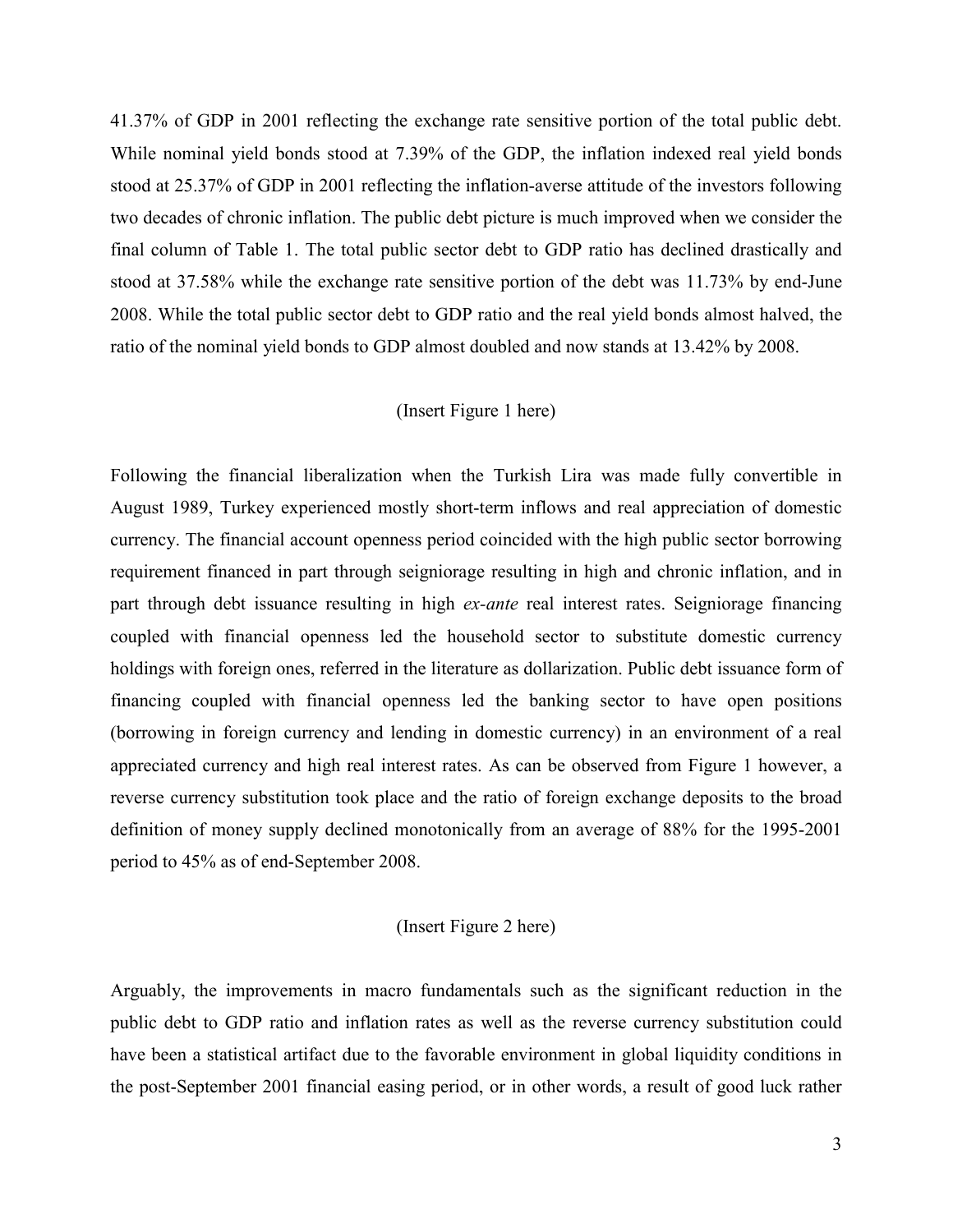than good policy.<sup>4</sup> As can be observed from Figure 2, excluding the subprime crisis episode of the late 2008, the average emerging market sovereign bond spread as well as the Turkish sovereign bond spreads declined almost monotonically in the post-2001 period. The average emerging market bond spread which gives information on cost of borrowing i.e., how much of a risk premium an average emerging market treasury needs to pay over and above the U.S. Treasury while issuing a Eurobond denominated in USD with comparable maturity, stood at 820 basis points  $(8.20\%)$  during the 1998-2001 period while the same spread was 380 basis points  $(3.80\%)$  during the January 2002-October 2008 period. Some part of this reduction in cost of borrowing may be due to institutional reforms and better policies in the emerging market economies, however, an increase in the risk-appetite of the global financial investors in an environment of financial easing and hence reduced yields in developed economies could have been the driving force. Figure 2 also underlines that the Turkish experience of a nearly sustained increase in financial inflows and reduction in the cost of borrowing is not a unique experience during the 2002-2008 period. Moreover it is possible to see the relative Turkish performance by analyzing the plot of the average emerging market economy bond spread less the Turkish spread.

# (Insert Figure 3 here)

Figure 3 depicts that surprisingly Turkish Treasury was actually able to borrow cheaper than the average emerging market economy during the 1998-2001 period (exactly 272 basis points or 2.72% cheaper) while during the 2002-2008 period Turkish cost of borrowing is almost identical to the emerging market average.<sup>5</sup> This surprising result can be explained in two different ways. Either the sovereign bond market participants did not price the Turkish risk premium during the 1998-2000 period correctly, or an average emerging market economy fared better than Turkey in

<sup>&</sup>lt;sup>4</sup> Observed increase in capital inflows in the post-2002 period led to appreciation of the domestic currency both in nominal and in real terms in a floating exchange rate regime. Nominal appreciation contributed to the improvement of Turkish macroeconomic fundamentals on a number of fronts: the value of foreign exchange linked domestic debt and external debt declined in terms of domestic currency (debt sustainability); the value of foreign deposits expressed in domestic currency declined in value relative to domestic deposits (de-dollarization); the price of imported goods in the basket of consumer goods comprising the consumer price index (lower inflation).

 $<sup>5</sup>$  There are 2 spikes of importance that caused higher spreads on Turkish Eurobonds during the 2002-2008 period:</sup> the first is the deterioration in health condition of PM Ecevit in 2002 and the resulting uncertainty in the political arena. The second spike is the rejection by the Turkish Parliament to allow U.S. troops to use Turkish bases for a military attack on Iraq in March 2003. Excluding those two episodes will actually reduce the spreads of the Turkish Eurobonds.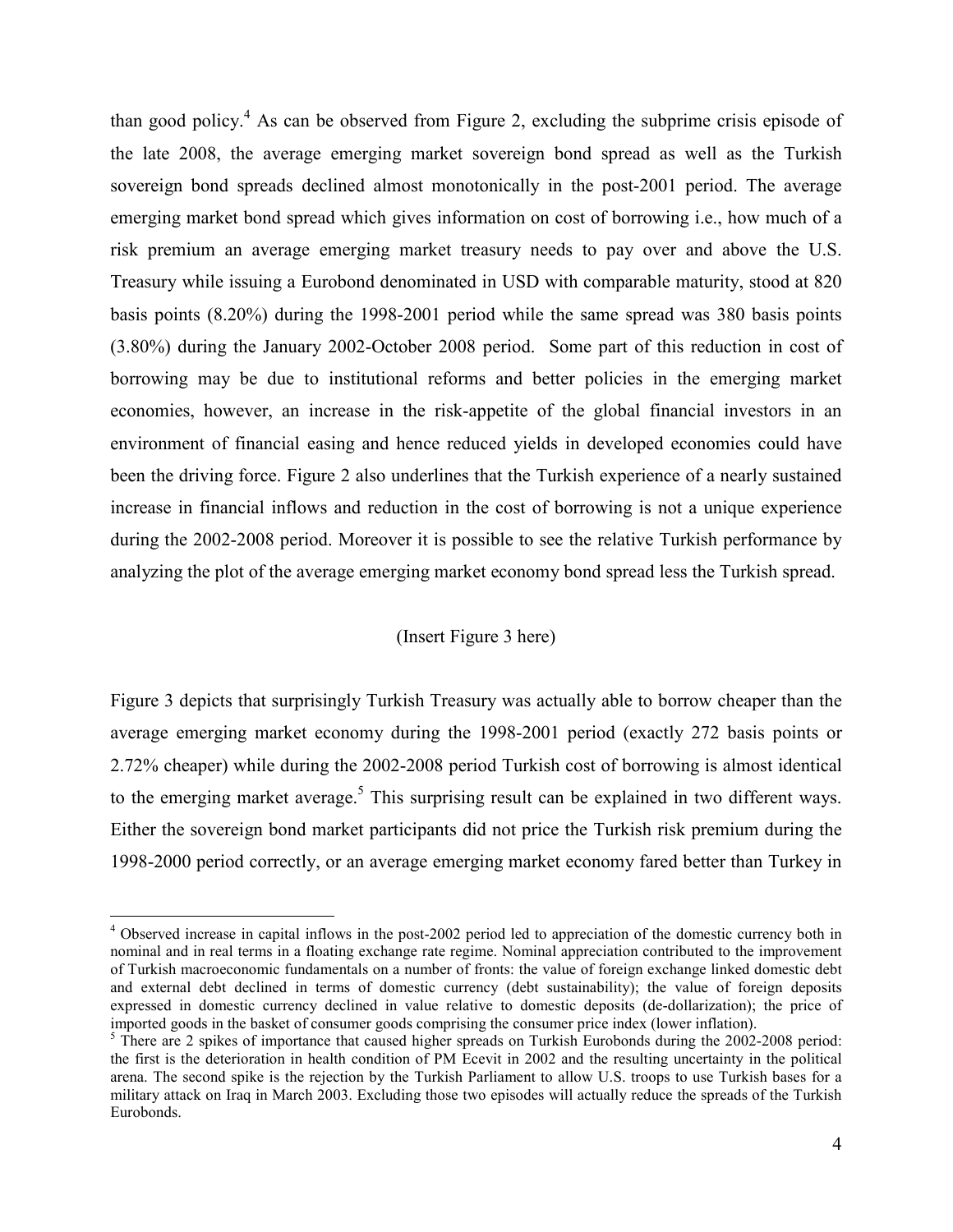the  $2002-2008$  period. In any case, the above results suggest that the improvement in macroeconomic imbalances occurred in the face of deteriorating borrowing conditions for Turkey, suggesting that the role of monetary policy has been rather instrumental. Therefore, rather than scrutinizing the Turkish case in a comparative way to other emerging market economies, we will focus on causes of improving economic fundamentals in Turkey other than improving global liquidity conditions in the 2002-2008 period.

Specifically, this paper is an endeavor to determine the importance of good policy in the Turkish case for the  $2002-2008$  period. In particular, we will focus on the importance of the monetary policy, its relation to the institutional reforms taken in the immediate aftermath of the 2001 financial crisis in February in reducing the high and chronic inflation to single digit levels. During the analysis we will attempt to tackle the issue of how the *de facto* (actual) independence of the CBRT fared following the *de jure* independence granted in 2001. In other words, we will attempt to focus on "deeds rather than words", within an empirical framework.

After the soft peg was abandoned and the flexible exchange regime was adopted and the *de jure* independence of the CBRT was granted in 2001, the CBRT adopted an implicit inflation targeting (IT) regime during the 2002-2005 period followed by an explicit IT regime since  $2006$ .<sup>6</sup>

Section 2 will outline the literature on central bank independence. Section 3 of the paper will briefly summarize the developments that took place during the initial and later phases of the IT regime implementation while section 4 will introduce the notion of the Central Bank reaction function. The previous literature on the conduct of monetary policy suggests the possible inconsistency of two or more targets for a central bank. For an independent central bank following an IT regime, a relatively high weight should be placed to inflation credibility gap. The technical part of this study will focus on the relative importance of the weights of output gap, inflation credibility gap and the real exchange rate and how these weights evolve across the three aforementioned periods within the context of Turkey. In particular, *a priori*, one would expect the relative weight of inflation deviation from its target to be smaller for the periods when the central

 6 Among others see Kara and Ogunc (2005), Kara (2006) and Ersel and Ozatay (2008) on issues pertaining to inflation targeting in the post-2002 period.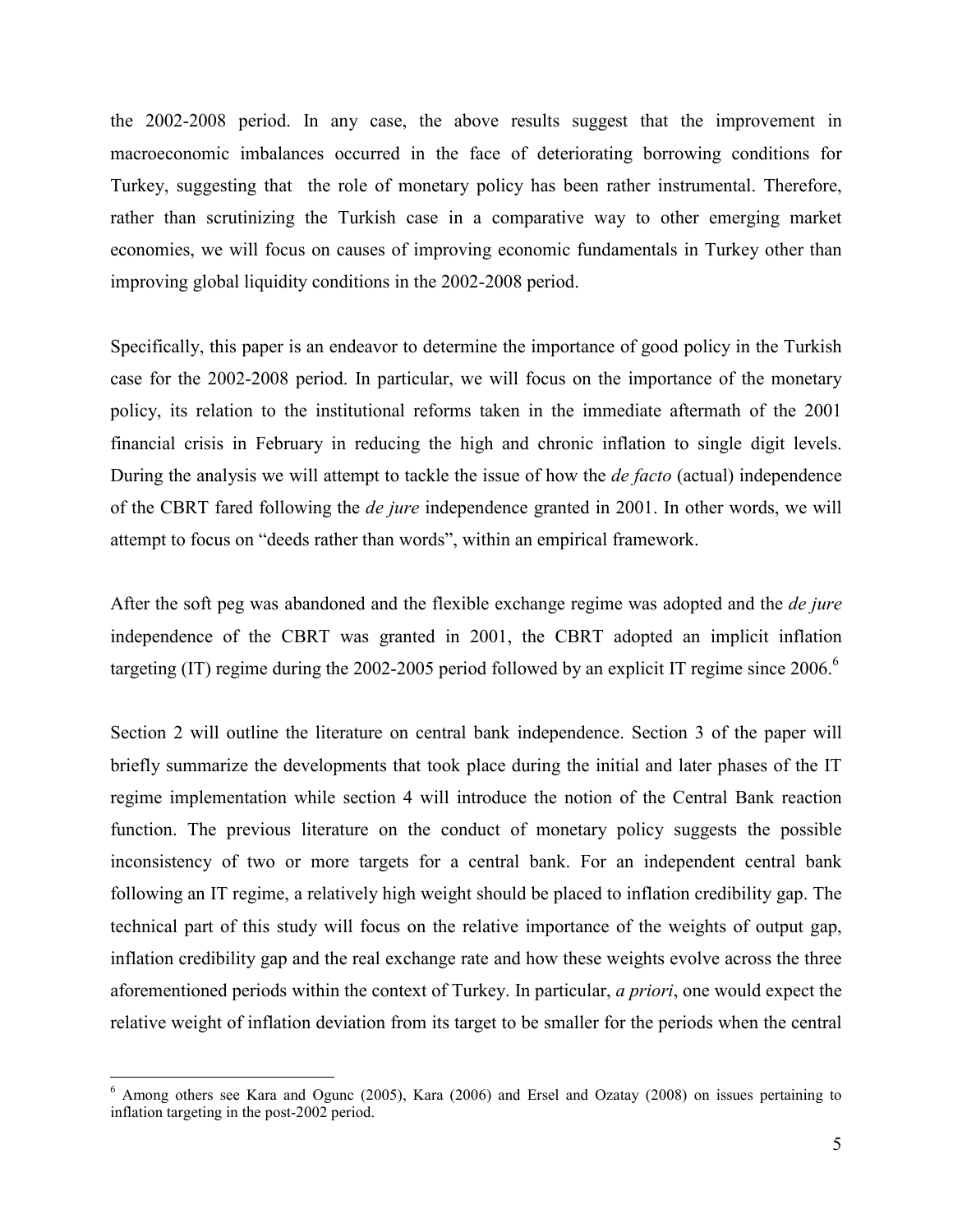bank is relatively less independent and the monetary policy is subordinate to fiscal policy so that output gap and perhaps real exchange rate receives higher priority. Based on this empirical analysis, we plan to provide evidence to the evolution of the degree of independence of CBRT since 1995. Section 5 presents the data used, the estimation results. Section 6 includes the concluding remarks.

#### 2. Brief Review of Literature on Central Bank Independence

Central bank independence, which is used interchangeably with "policy independence"*,* can be defined as the flexibility given to the central bank in the formulation and execution of monetary policy and freedom from being dictated by political considerations. However, this definition should not be taken to mean that the government cannot comment on the stance of the monetary policies or the central bank cannot consult with the government on these issues. Broadly speaking, given the definition above, an independent central bank is more likely to implement a restrictive monetary policy and to signal the future course of policy with greater credibility resulting in lower uncertainty.

Debelle and Fischer (1994) classifies central bank independence into instrument independence and goal independence. Instrument independence refers to the independence of the central bank in using the monetary policy tools and is generally viewed as "desirable" in the literature. Goal independence on the other hand, such as aiming price stability and/or output stability, is generally deemed as "undesirable". Based on accountability grounds, it is argued that since governments are elected from a democratic process, the goals of a central bank should be assigned by the government. The central bank should be free in its choice of means to achieve these goals, whereas the governments are responsible for monitoring the performance of the central bank in fulfilling these goals (successfully). It is also argued that the higher the degree of delegation of decision-making in monetary policy, the more explicit monetary devices should be, to provide accountability to the public.

A successful implementation of IT requires being able to set a credible target in advance and to do so in successive years without government influence.. Additionally, it also requires the ability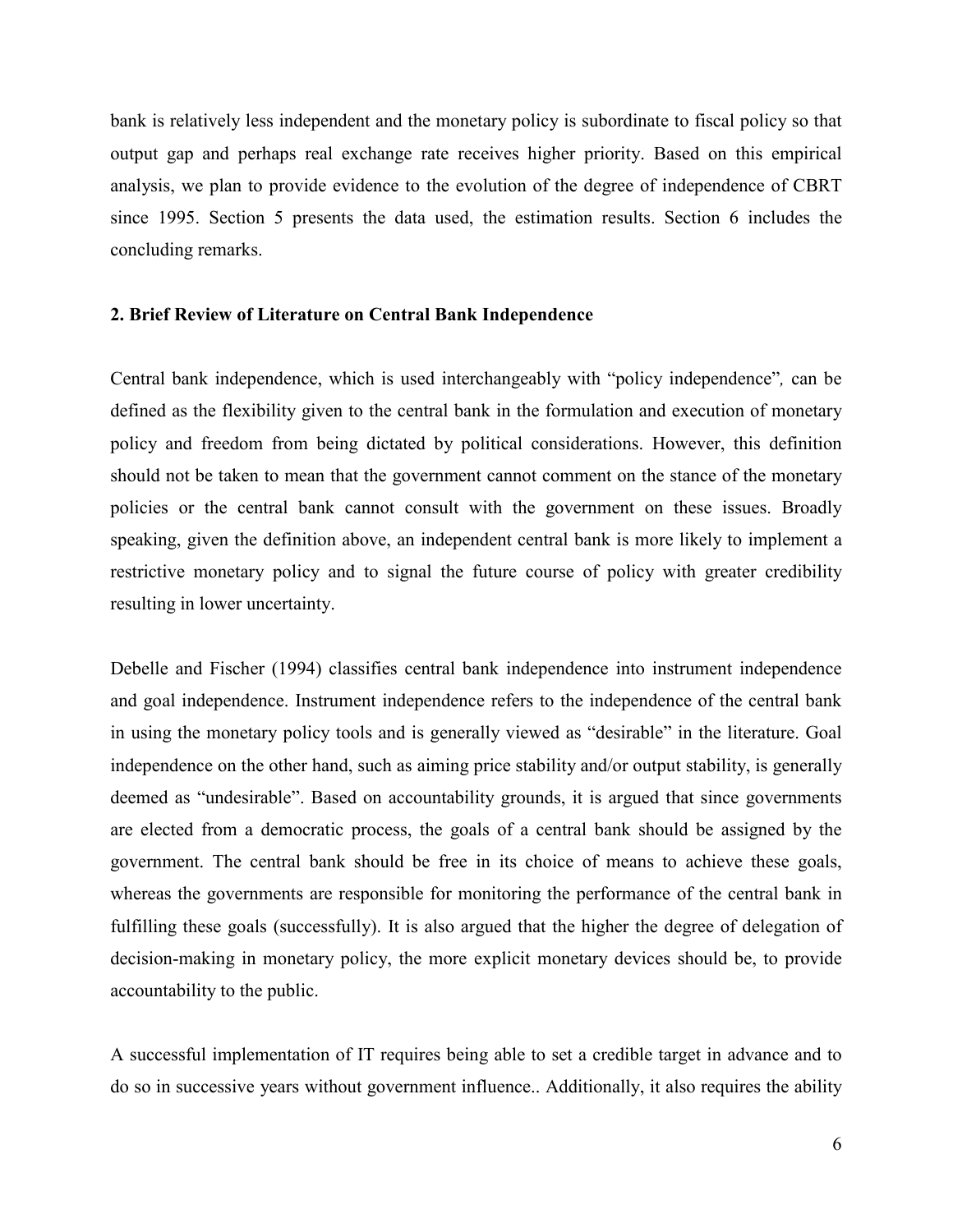to change instruments to achieve the preset target whenever necessary. The first of these requirements calls for goal independence, and the second, instrument independence. Therefore, one can say that a successful IT requires full independence of the central bank. The public announcement of an inflation target by a central bank necessitates the central bank to act, at least in principle, in conformity to some rules. In an IT regime, for example, these rules are frequent announcements concerning how and why the central bank adjusts its policy rate, or revises inflation targets and inflationary expectations. Such announcements are binding for the central bank and can be made credibly only if the central bank is perceived as independent by the private and public agents.

Previous empirical literature reports a negative relation between average inflation and central bank independence.<sup>7</sup> One may presume that since there may be a trade-off between output stabilization and inflation stabilization, higher central bank independence may bring about real costs. However, a higher degree of central bank autonomy is found to be unrelated with higher variation in output growth for developed economies by Alesina and Summers (1993), and for OECD economies by Grilli *et al.* (1991).

The issue of central bank independence has been approached from other directions as well. Some studies have focused on the proper measurement of central bank independence. Posen (1995), for instance, suggests that the measurement of central bank independence in such studies based on legal codings may not be capturing central bank independence accurately and/or the assumptions on central bank independence are in fact inappropriate. Measuring central bank independence is difficult when different countries with heterogeneous market structures are subject to the analysis. In order to measure central bank independence, several indexes have been employed in the literature. The most common and comprehensive belongs to Cukierman *et al.* (1992). Bade and Parkin (1984); Alesina (1988); Grilli *et al.* (1991) provide alternative measures. Cukierman, Miller, and Neyapti (2002) updated the central bank independence index of 1992 for the 26 former socialist economies in order to study these economies during the period of transition to liberalization in the 1990s. Similar studies for Latin American and Caribbean countries during the

<sup>&</sup>lt;sup>7</sup> See, for example, Cukierman (1992), Eijffinger and de Haan (1996), and Cukierman (2006), among others for a survey of the empirical literature, the definition of, the theory on, and the measurement of central bank independence.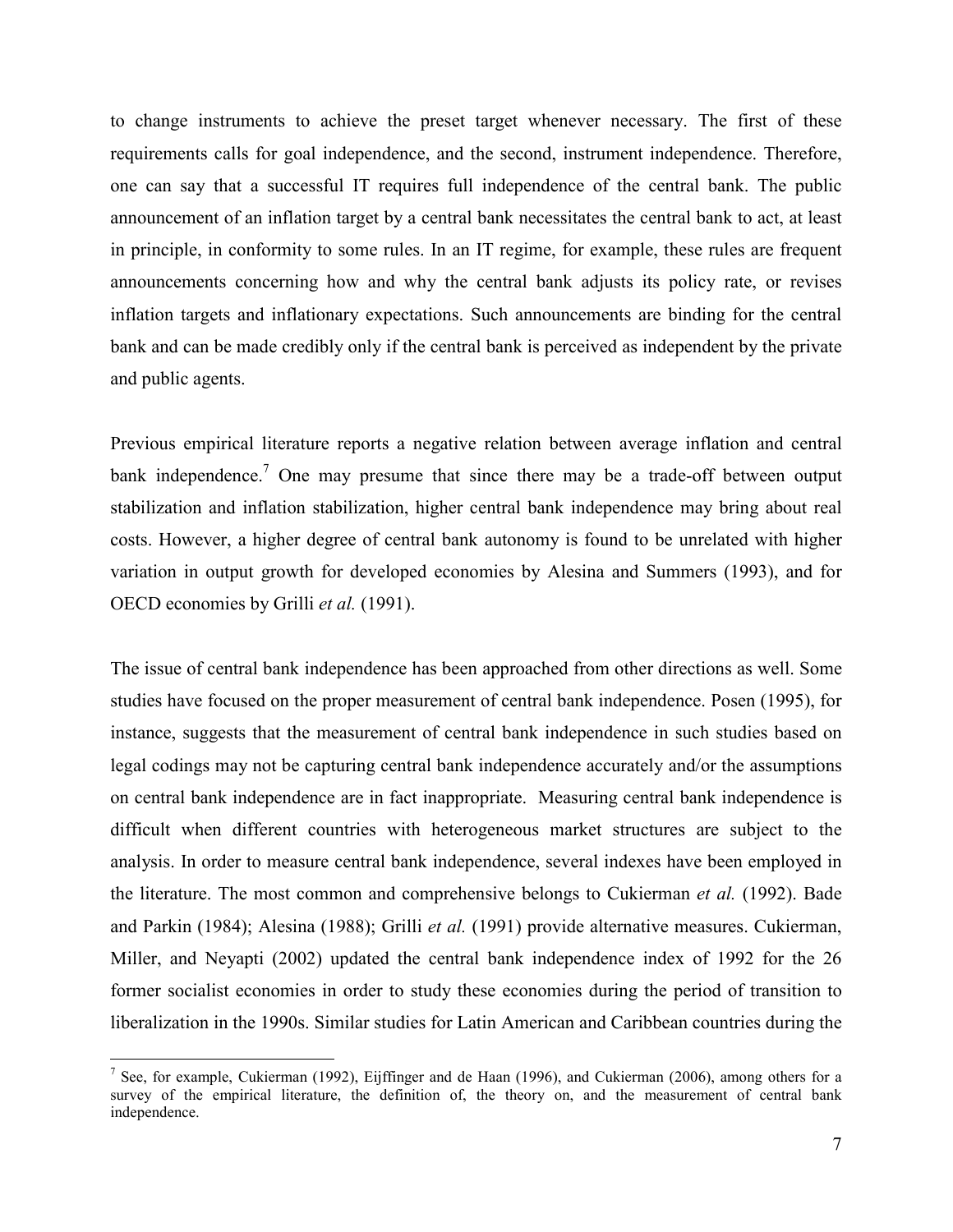1990s were conducted by Gutierrez (2003) and Jacome and Vazquez (2005). Finally, among the most recent studies, Arnone, Laurens and Segalotto (2005) employ the current versions of the OECD data that were previously studied by Grilli *et al.* (1991).

Hayo and Hefeker (2001) stress the endogeneity issue for studies focusing on the degree of central bank independence and disinflation. Although a strong correlation between independence and low inflation exists in most cases, they argue that this finding does not imply causality since societies with "inflation culture" are more inflation averse and give priority to price stability as a policy objective and then central bank independence takes place as a result. They also propose other solutions to the time-inconsistency problem, such as inflation targeting or exchange rate based monetary policies. Another direction in the central bank independence literature is the issue of legal (*de jure*) and actual (*de facto*) independence of central banks. Cukierman (1993) shows that inflation and legal independence are in fact negatively related in developed countries and there exists no such relation in developing countries due to this dual aspect of central bank independence.

#### 3. Implementation of Inflation Targeting Regime in Turkey

Transition of the monetary policy aimed at facilitating a stabilization set up within a quasicurrency board exchange rate regime to an IT framework coupled with an independent float is not an easy process. This section is a brief survey of issues pertaining to the implementation of the IT regime in Turkey. At the onset of a switch to an IT regime certain series of prerequisites are expected to be fulfilled. Masson *et al.* (1997) argue that a central bank needs to be granted instrument independence; the central bank should announce a single target for monetary policy (any other target that might create conflicts must be avoided) and be able to implement a clear monetary policy with predictable effects on inflation.

Granting central bank the instrument independence was the first condition that Turkey was able to satisfy among the prerequisites of inflation targeting. With the amendment of Central Bank Law in April 2001, the CBRT gained instrument independence. The primary objective of the central bank was stated in its charter as establishing and maintaining price stability. The law also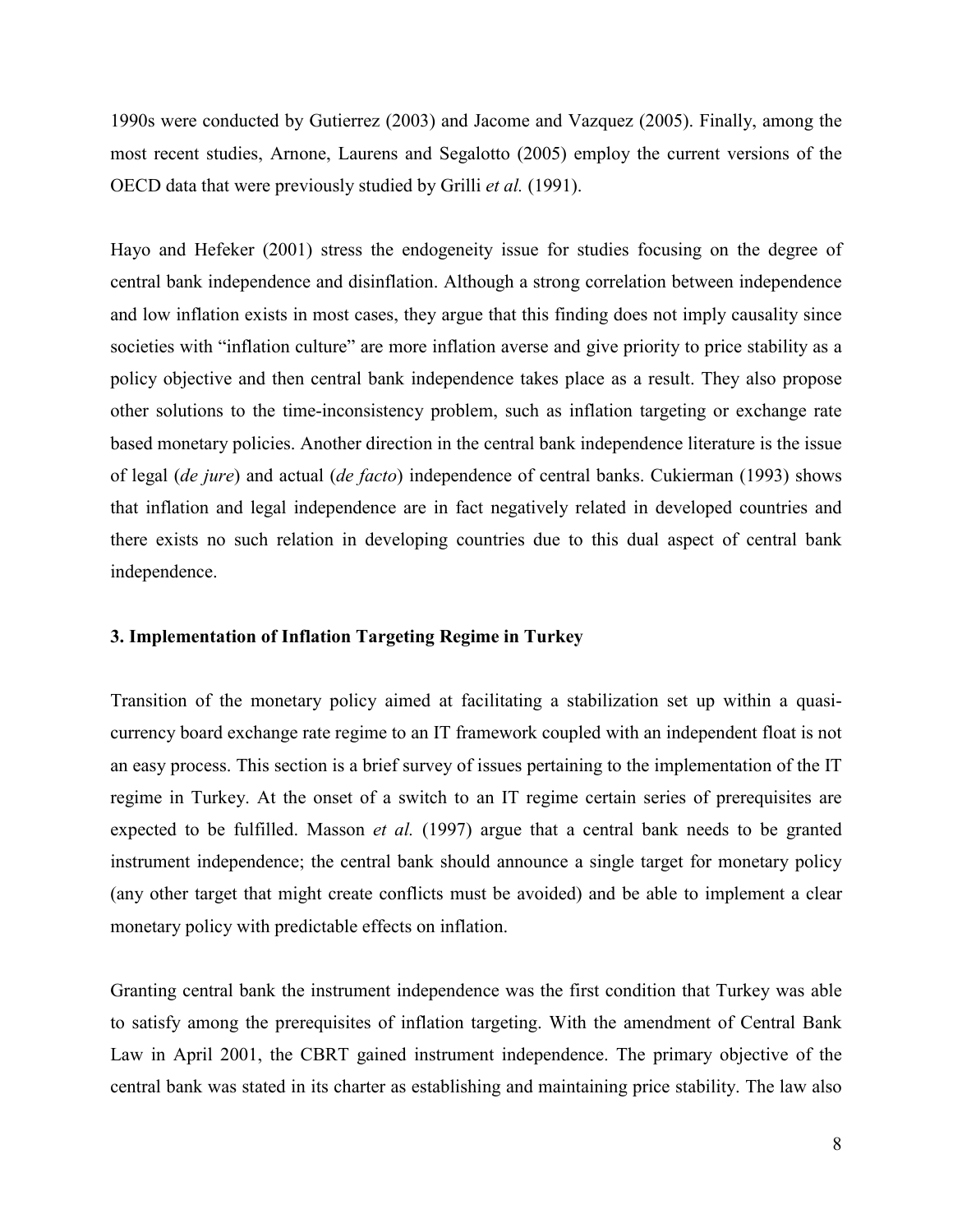required central bank to be transparent in the conduct of the monetary policy; and inform the public on the conduct and performance of policies such as the departures from the inflation target, if there is any. The central bank was also prohibited from granting and borrowing any debt instrument to and from the Treasury and other public institutions. Hence, *de jure* central bank instrument independence was achieved. We shall take a look at the implementation of the IT regime and empirically analyze the importance of inflation as an objective empirically and discuss *de facto* independence of the CBRT in the next section.

The second prerequisite of adopting inflation targeting is having a unique target. In the presence of other target variables such as monetary aggregates, nominal exchange rate and unemployment rate, certain conflicts may arise. The floating exchange rate regime which Turkey adopted in the post February crisis in 2001 however, allowed room for both an inflation and exchange rate target as long as the inflation target is given priority under conflicting cases and as long as the public is convinced that the priority is given to the inflation target. However, management of expectations posed a challenge. The safest and most convenient way was accepted to be the adoption of inflation as a single target under a floating exchange rate regime. Turkey was able to fulfill this prerequisite as well by choosing inflation as a credible nominal anchor.

The third precondition of inflation targeting, implementing an effective and clearly-defined monetary policy, it can be argued, was not satisfied, due to a variety of reasons. Kara (2006) enumerates the challenges during the initial phase of the implementation of IT. First, because many stylized facts that were valid for the fixed exchange rate regime became invalid in the floating exchange rate regime and relationships between certain variables were uncertain, the economy could not be modeled easily. Second, the new regime required new types of data to be collected and released, such as inflation expectations. Starting 2001, the central bank started conducting inflation expectations surveys for the first time. Another challenge on the data side arose when the methodology and content of the basket comprising the consumer price index (CPI) was changed in 2004. This change increased the uncertainty in making inflation forecasts. Another issue was the change in seasonal factors and hence the challenge of identification of permanent and temporary factors. The third challenge is establishing credibility in the beginning of the new regime. The third precondition of implementing an effective and clearly defined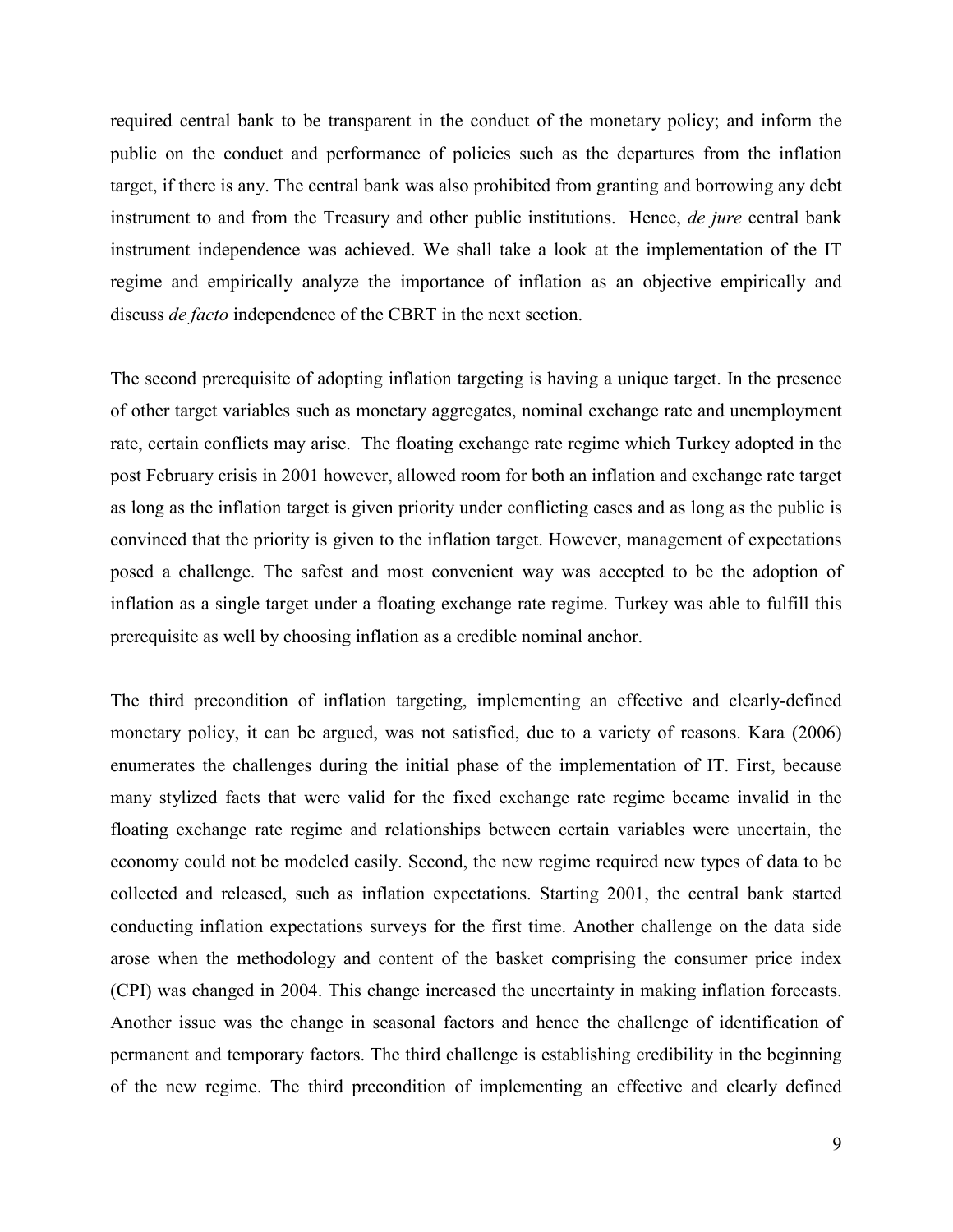monetary policy is particularly important in order to make credible forecasts. Prior to 2002, inflation forecasting in Turkey was extremely difficult due to the high levels of exchange rate volatility, risk premium, exchange rate pass-through and dollarization (which reached historically high levels during the 2001 crisis) during the pre-implementation stage of inflation targeting. Hence, any method for inflation forecasting would clearly be unreliable under this macroeconomic context.

In summary, during the rather short preparation phase for inflation targeting, Turkey fulfilled the requirement of *de jure* central bank independence to a great extent, while the overall macroeconomic conditions showed that an immediate adoption of the regime would be too early. Therefore, implicit inflation targeting regime was introduced for transition.

Next we review briefly the developments in the initial phase of the IT regime. During the implicit inflation targeting period of 2002-2005, the CBRT announced its inflation and monetary targets one year in advance. Inflation was the main target during 2002-2005, and monetary aggregates were the "complementary anchors". Monetary aggregates were revised if any conflict occurred with the target inflation.

It can be argued that the practice of monetary policy during the implicit IT period lacked transparency and the monetary policy was rather discretionary, but as the conditions improved, these problems were overcome gradually. Implementation of fiscal discipline played a crucial role in this new disinflation program. In this sense, the central bank and the government worked hand in hand in order to build up credibility. This became particularly helpful in managing expectations. The IT regime with flexible exchange rate regime and lower fiscal dominance (see Table 1) seem to diminish the effectiveness of exchange rate pass-through.<sup>8</sup> Other than lower debt burden and exchange rate pass through, nominal appreciation led slowly to reverse currency substitution (Figure 1). The banking restructuring and institutional reforms led to the disappearance of open position practice of the private and public sector commercial banks. With

<sup>&</sup>lt;sup>8</sup> Sometimes as a result of an outside shock that reduces the value the domestic currency, such as an increase in import prices, or a sudden stop in capital flows, inflation is imported to the economy. This effect is called the passthrough effect. Kara and Öğünç (2005) provide results indicating that exchange rate pass-through was high and fast during the pre-2001 period and lower and slower after 2001.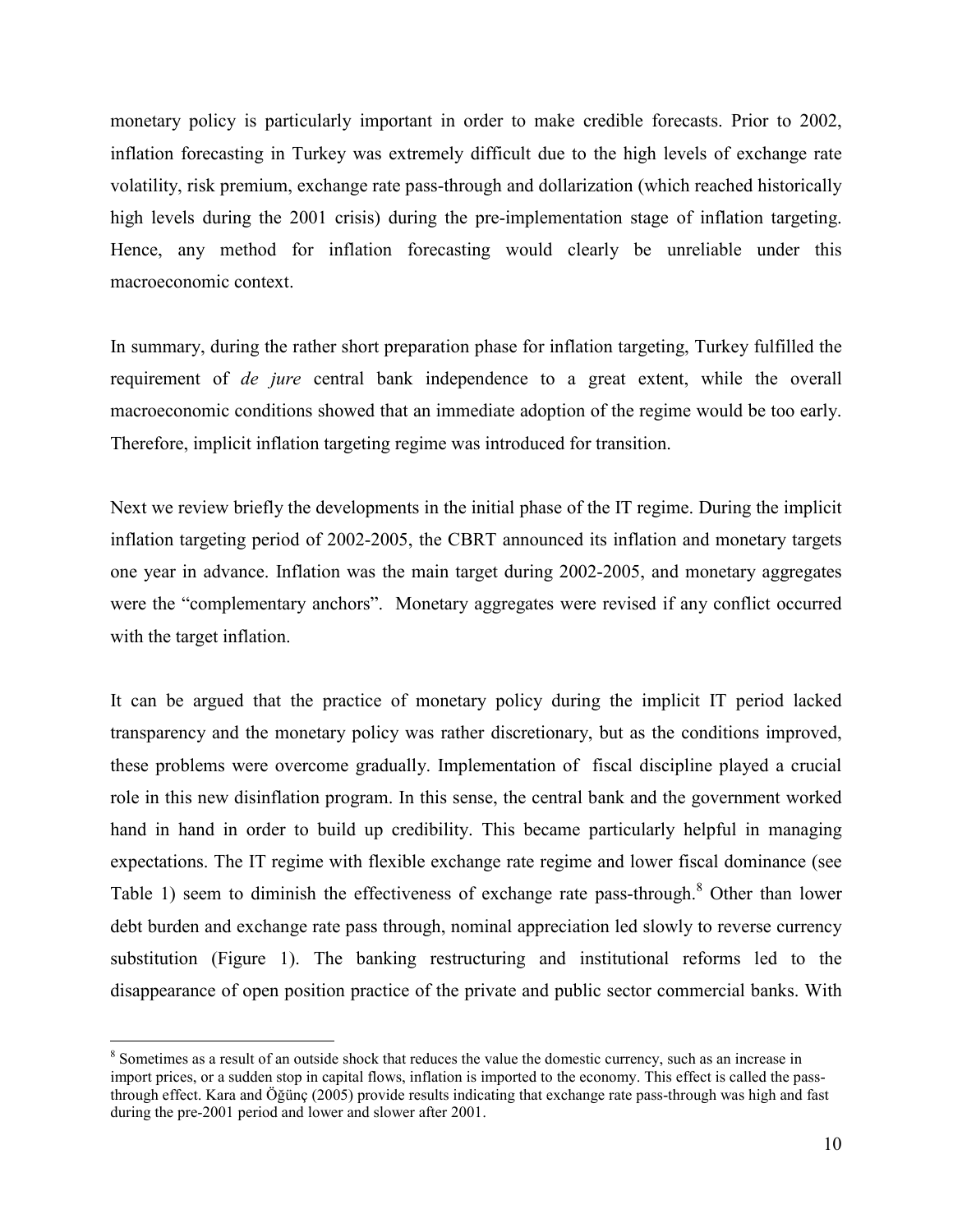the adoption of IT regime, the CBRT abandoned backward-looking price stability methods and incorporated the role of inflation expectations in the conduct of monetary policy. The former method had an obvious drawback: If contracts are made according to past inflation, then inflation tends to move with inertia. Therefore, changing the indexation method removed an obstacle in combating inflation. As can be observed from Figure 4, the CBRT also seemed to have established credibility in terms of inflation expectations during the 2002-2005 period.

# (insert Figure 4 here)

The CBRT released periodic reports and other statements in order to enhance transparency and share the information and experience gained with the public.

An inflation target requires certain steps to be implemented. First, a time horizon over which the targeted inflation rate is to be achieved needs to be specified. Then, the choice of the appropriate price index should be made. Next, it should be specified whether the target is a point or a band. Furthermore, a list of exemptions or excuses should be defined for the cases in which the target gets far from being achieved.

 The target inflation rate (measured in terms of CPI) set out in 2002 was 35% by the end of the year 2002. For years 2003 to 2005, the upper bound for the inflation targets were set as 20%, 12% and 8%, respectively. The inflation rate gradually fell to  $7.7\%$  in end-2005 from 68% in  $end-2001$ .

The good news on the inflation front was accompanied by reduced volatility in growth. During the 2002-2005 period, growth kept an increasing pace. Exchange rate and financial volatility also declined.<sup>9</sup> These also contributed to the fall of Turkey's risk premium. Both the nominal and real interest rates went down in the meantime, declining by about 60 percentage points from 2001 to 2005.

 $\overline{a}$  $9$  Using daily Turkish data for the period between March 2001 - October 2003, Ardic and Selcuk (2006) report that the policies of the CBRT were aimed at containing the volatility of the exchange rate rather than affecting its level while acknowledging the role of favorable external factors.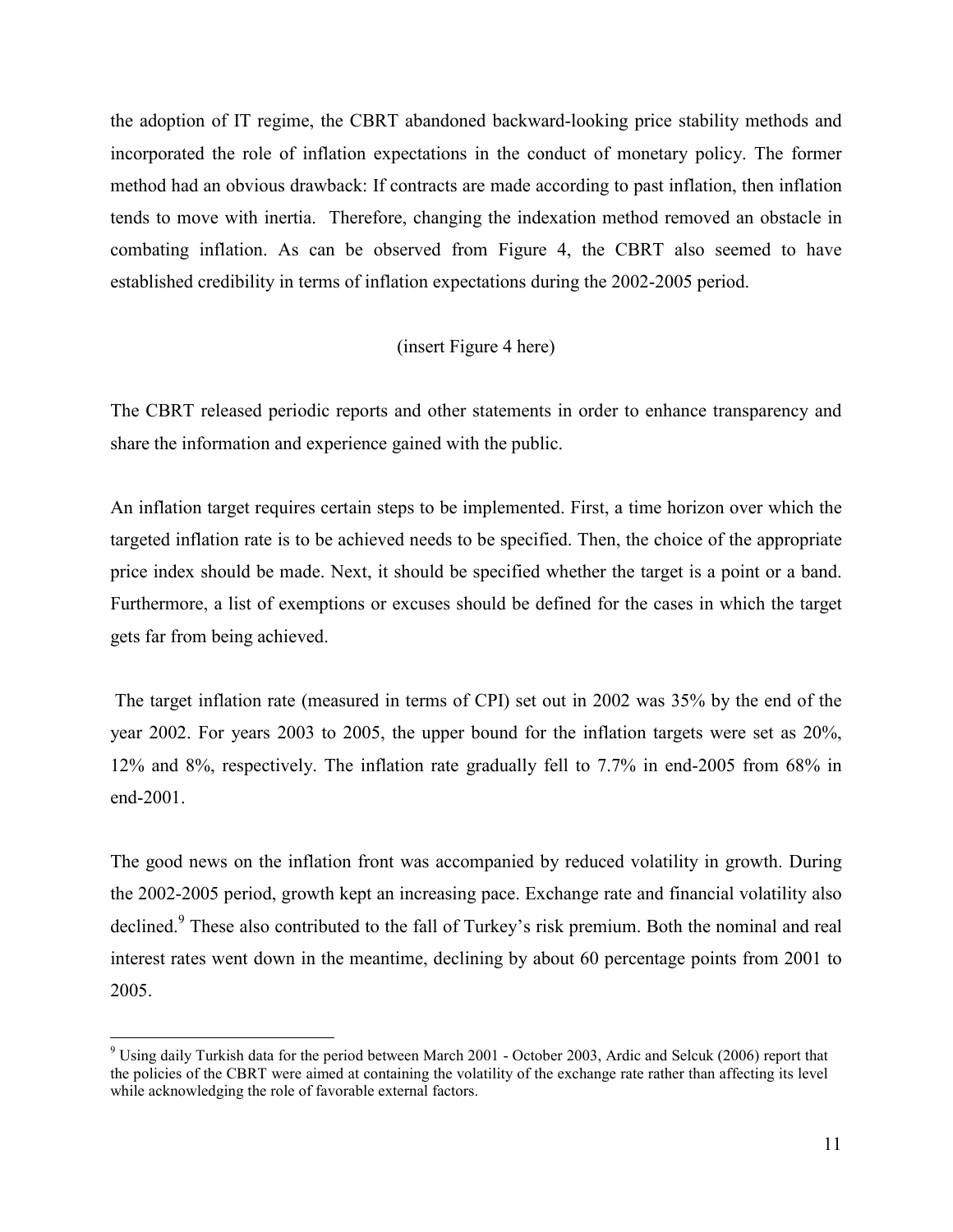The improvements in the macroeconomic indicators established that Turkey was ready for a fullfledged IT regime. Indeed, at the end of 2004, the CBRT announced that the full-fledged IT regime will be adopted by 2006 which gave the central bank time to get prepared for the final requirements of inflation targeting and therefore implement the regime smoothly. At the end of 2005, the CBRT disclosed its policy framework to the public.

With the new regime the CBRT set three-year target horizons and the "uncertainty bands". The CBRT presented medium term inflation forecasts with the "Inflation Reports" and took responsibility for explaining any deviation from the target level of inflation to the predetermined intervals and providing the appropriate policy responses.

The new regime differed from the implicit inflation targeting regime in its being more flexible in terms of attaining the inflation targets. The CBRT was more tolerant to shocks in the short run and rather aimed to approach the target in the medium run. This flexibility would naturally be inappropriate to apply in the preparation phase of the regime since it would pose certain risks to credibility.

### (insert Figure 5 here)

Through the period 2001-2006, the central bank continuously decreased short term interest rates in order to maintain debt sustainability and reduce the default risk implied by higher interest rates. One measure of credibility is to see how the longer term interest rates respond to the central bank changes in the short-run interest rates. As can be observed from Figure 5, the initial divergence between the benchmark government security interest rates later on diminished and converged on the CBRT policy rates. We should note that what actually brought down inflation to low levels was not the interest rate policy but the continuous capital inflows which provided sustainability of the debt and which resulted in the appreciation of Turkish lira and alleviated the cost-push inflationary pressures stemming from the production side of the economy.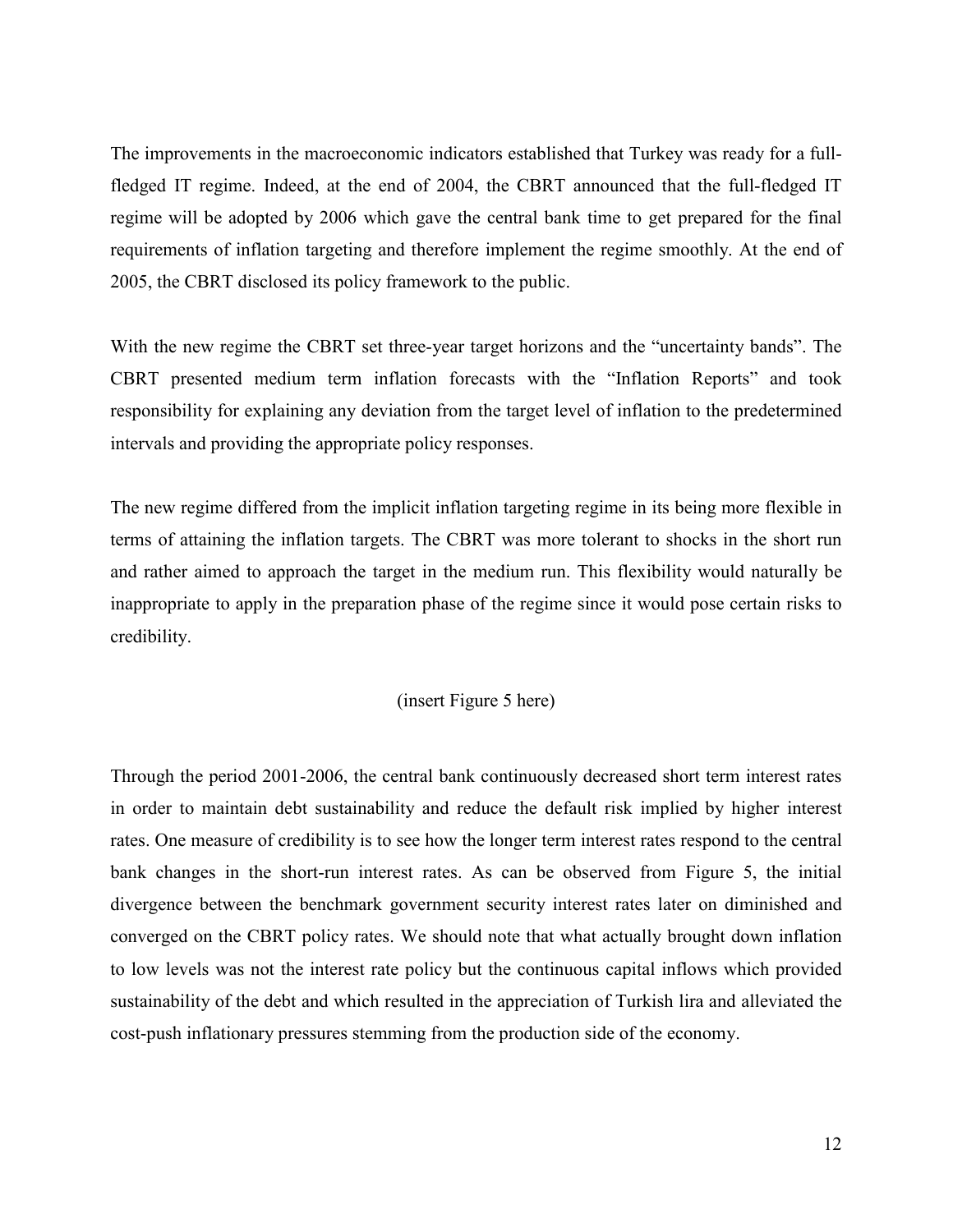As will be discussed in more detail in the fourth section, IT regime increased the role of shortterm interest rates in the formation of expectations and demand. The CBRT kept interest rates at low levels until 2006. The May-June 2006 emerging market sell-off (see Figure 2) following the announcement by the FED that the monetary easing cycle came to an end in the U.S. in April 2006, led to long-term interest hikes (see Figure 5) as well as an episode of new Turkish Lira depreciation. This resulted in questioning the appropriateness of the IT regime, but the CBRT responded by policy rate increases and signaled its firm stance in adhereing to the IT regime. By the end of 2007, the global liquidity conditions turned ?and the ensuing subprime crisis in the U.S. will be yet another test of the CBRT's resolve on the IT regime.

How important was the independence of the CBRT in reducing the inflation rate? Even though the CBRT attained de jure independence in 2001, did the CBRT act as an independent institution? How important was the deviation in the public's expectations of the inflation rate from the CBRT's announced target in determining the policy rates in the post-2002 period? In the next section, we will attempt to answer these questions by providing a structural empirical framework.

#### 4. Definition and Estimation Issues of the Reaction Function of a Central Bank

We first review the literature on how central banks adopt targeting regimes, which can be described as a set of rules that are optimal for maximizing a certain objective function. To provide the relevant framework for the empirical analysis, we briefly introduce central bank preferences and define a loss function for an emerging market central bank. We further suggest an augmented Taylor rule that can be derived from this loss function, which, we believe, is an ideal candidate to explain CBRT reactions.

We begin by assuming that once a central bank becomes independent it starts implementing its own "targeting regime." In general, a targeting regime can be defined by a multi-variable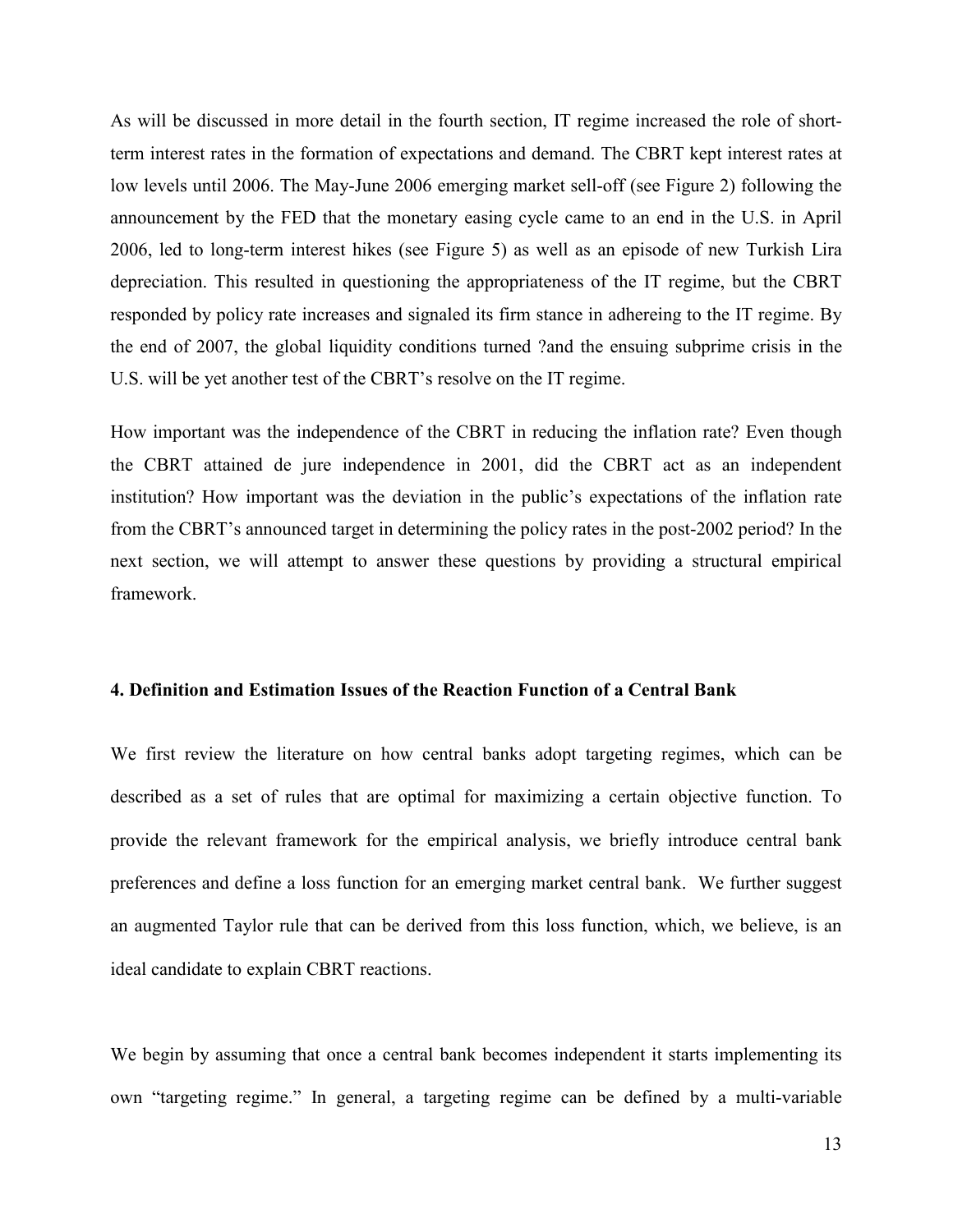objective function (also called the loss function) and the weights assigned to these objectives. While the specific set of objectives chosen by a central bank depends on its preferences, it can range from exchange rate specialization to output specialization.

Incidentally, the first strand of literature assumes that a central bank's objective function involves output (or employment) and inflation where more output is preferred to less output and inflation brings disutility. The central bank aims to maximize the expected value of a utility function by choosing inflation and output levels. A standard example of the central bank's utility function is the following

$$
U = \alpha \left( y - y^{n} \right) - \frac{1}{2} \pi^{2}
$$
\n
$$
\tag{1}
$$

where *y* is the real output and  $y^n$  is the natural rate of the real output, and  $\pi$  is the inflation rate. In this specification, more output is always preferred with a constant marginal utility, and the inflation term, has an increasing marginal disutility as it enters the function in a quadratic form. The relative importance of output expansions is given by the parameter,  $\alpha$ . A higher  $\alpha$  indicates that the central bank is more concerned with output expansions when compared to the objective of inflation stabilization.

The second strand of literature assumes that the central bank dislikes uncertainty (and hence volatility) and desires to minimize the value of a loss function that is quadratic in output and inflation fluctuations. In other words, instead of maximizing output at the expense of higher inflation, the central bank rather aims stabilization in both output and inflation. In this case, the loss function can be expressed as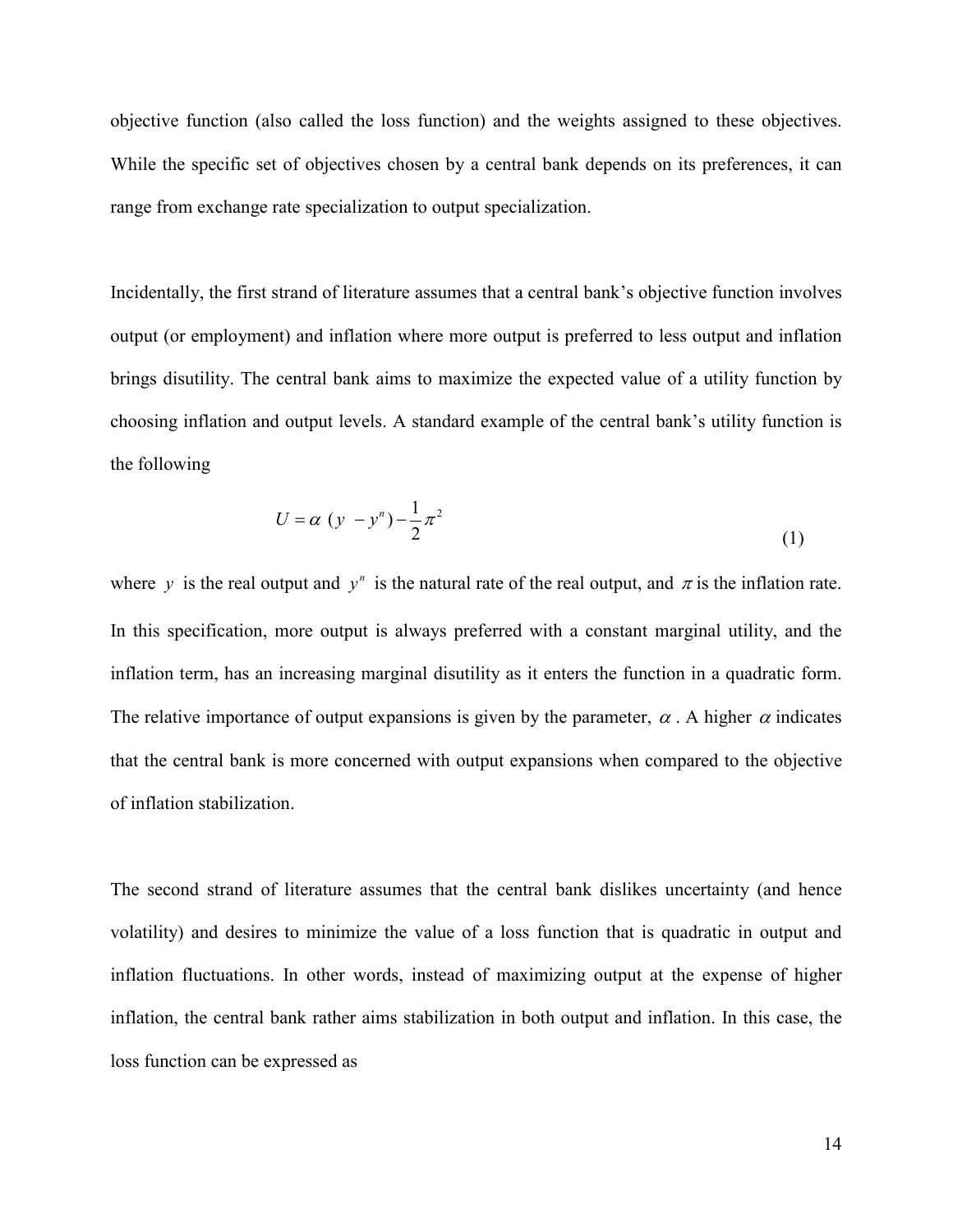$$
L = \frac{1}{2}(y - (y^n + b))^2 + \frac{1}{2}\pi^2, \quad b > 0
$$
 (2)

Since both of the arguments in equation (2) are quadratic, the central bank attempts to minimize both the deviations of the inflation rate from zero and the deviations of output from its natural rate simultaneously. Specifically, it aims at a zero inflation rate and tries to stabilize output, *y* , around  $y'' + b$ , which is higher than the equilibrium output, given that  $b > 0$ . At this point, the major concern is the existence of the parameter *b* in this loss function. A few potential explanations have been offered in the literature. For example, the presence of labor-market distortions or monopolistically competitive sectors might cause the equilibrium output to be lower than its efficient level (Walsh, 2003). Hence, *b* acts as a correction parameter. Or, the politicians might prefer expansionary policies in order to increase the probability of getting reelected, thus increasing *y* above its natural rate is the desire.

To investigate the behavior of a central bank empirically, one needs to assume that the central bank attempts to minimize the expected discounted value of a loss function similar to the one given above. The targeting regime relevant for our purposes is the IT regime. Similar to other targeting practices such as price level or income growth targeting, IT can be viewed as a task of minimizing a loss function which is increasing in (i) squared deviations of the actual inflation from target inflation and (ii) squared deviations of the actual output from the potential output. Since the emphasis in an IT regime is on inflation, the level of output matters to the extent that it affects inflation. In this respect, potential output is the relevant measure as a benchmark for inflationary pressures. In an IT framework, the central bank is concerned with output being above the potential output because this may create inflationary pressures through two channels: potential output might be falling, which indicates a supply side pressure, or actual output might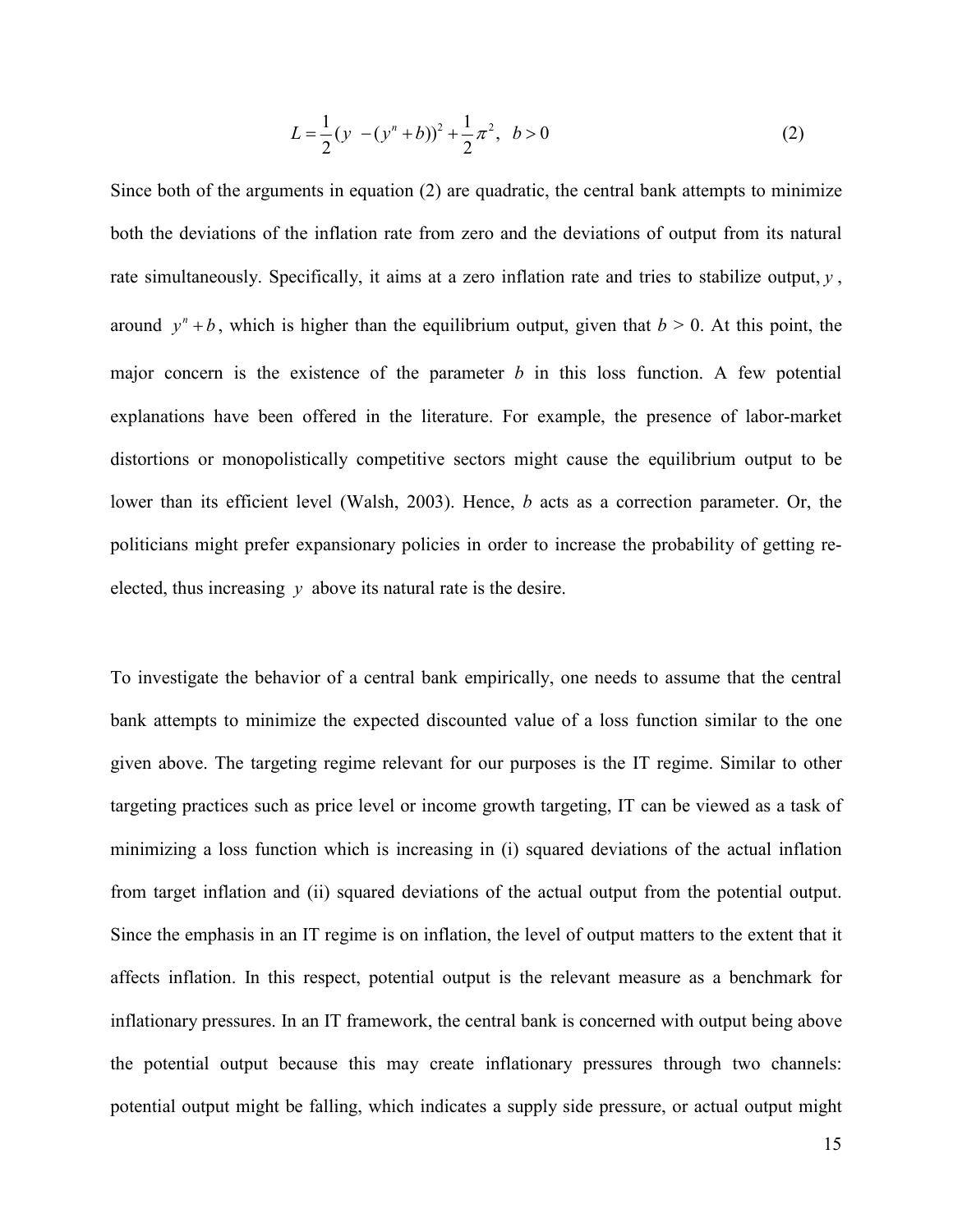be rising which indicates a demand side pressure.

Under these assumptions the loss function takes the form:

$$
L = E\left[\sum_{t=0}^{\infty} \left(\frac{1}{1+\rho}\right)^{t} \left(\alpha_{y} (\pi_{t+i} - \pi^{*})^{2} + \alpha_{y} (y_{t} - y_{t}^{*})^{2}\right) | I(0) ]\right]
$$
\n(3)

where *E* is the expectation operator,  $\rho$  is the discount rate,  $\pi_{t+i}$  is the *i*-period ahead inflation,  $\pi^*$  is the target inflation (announced by the central bank),  $y_t$  is the actual output level at period *t* and  $y_t^*$  is the (unobservable) potential output.  $I(0)$  captures the information set available to the central bank at period  $0$ . The loss function in  $(3)$  is forward-looking because policy decisions taken in period *t* may affect future inflation and output, and therefore the central bank must make its decisions based on the forecasts of future inflation. In this policy setup, both measuring inflationary expectations and correctly forecasting the end-of-period inflation are crucial.

Once the objective function is defined as in equation (3), the next step is to translate it into optimal decision rules about the instruments. There have been several successful attempts in the literature to derive optimal instrument rules using the above objective function in a general equilibrium context (Walsh, 2003). The most commonly known of the optimal decision rules was put forward by Taylor (1993). Taylor suggested that the central bank responds to output gap, defined as the difference between actual and potential output, and the inflation gap, defined as the difference between expected inflation and its target. The Taylor rule and its variants have been shown to be a fair description of the behavior of the central banks targeting inflation.

Taylor suggested that for each percent deviation of the expected inflation from the inflation target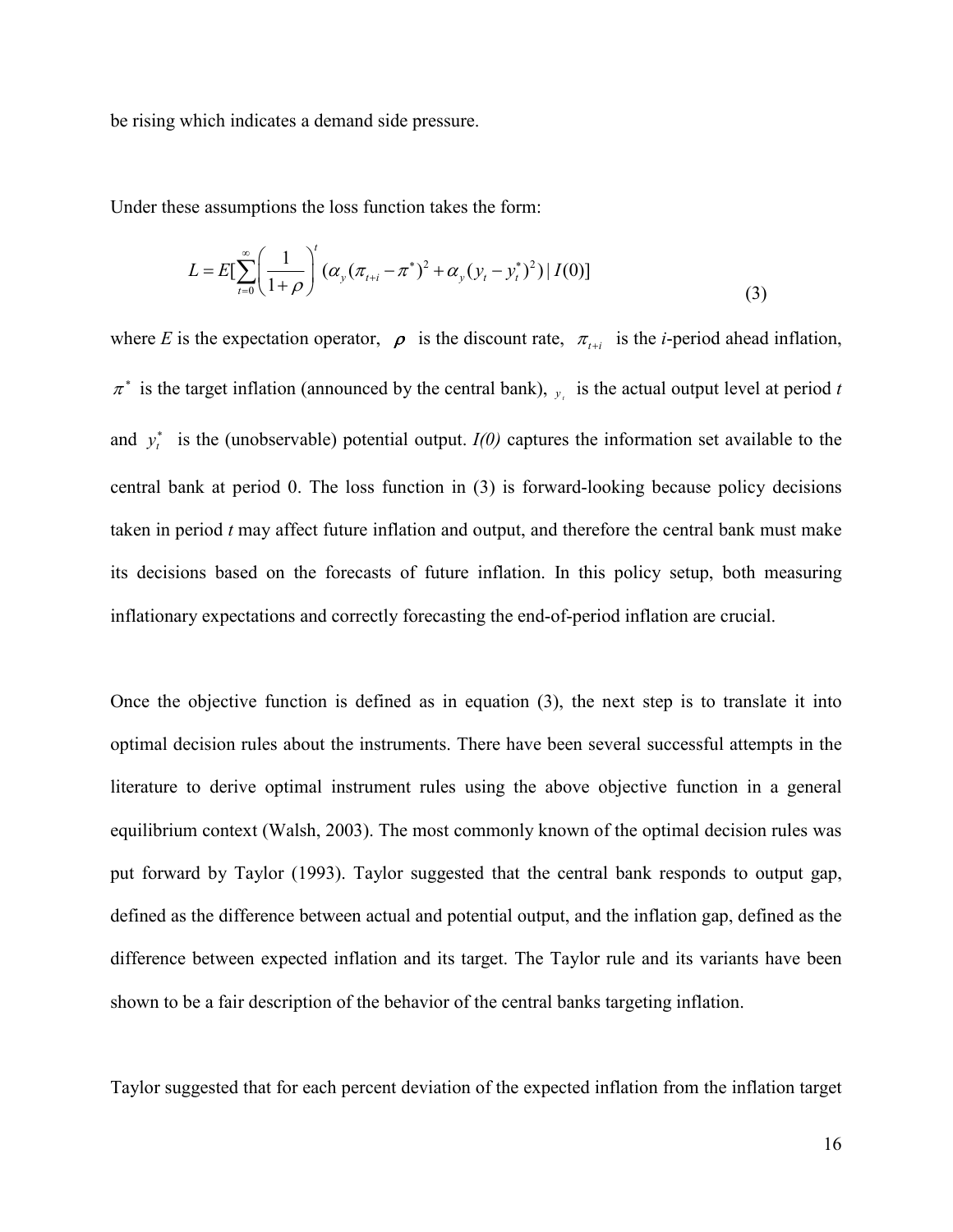the central bank should increase the interest rate by more than one percent. This has also become known as the Taylor principle. The idea underlying the principle is that since nominal rates increase naturally one-for-one with expected inflation, the central bank should increase the nominal rates more than one-for-one to have an increase in the real rate. In policy terms, this amounts to increasing the overnight interbank rate by more than one percent as a response to a one percent increase in expected inflation. This rule can be expressed as:

$$
i_{t} = \varphi + \beta E((\pi_{t+i} - \pi^{*}) | I(t)) + \gamma (y_{t} - y_{t}^{*}) + \varepsilon_{t}
$$
\n(4)

where  $\beta$  is expected to be greater than one. Here, the central bank sets its policy rate,  $i_t$ , in order to reach its annual inflation target,  $\pi_t^*$  given the information set  $I(t)$  at period t and  $\varepsilon_t$  is a zero mean independently and identically distributed shock.

Although the above rule has been accepted to be a fairly successful description of the central bank behavior (Clarida *et al.*, 2000), the practice shows that the central banks adjust the interest rates more smoothly than the above rule suggests. In other words, although overnight rates move in the same direction as suggested by the rule, the magnitudes of the movements are smaller and occur in a series of hikes or falls. This type of a rule can be described as an inertial Taylor rule where today's rate depends on yesterday's rate besides output gap and expected inflation gap. The inertial rule can also be explained using the idea that today's overnight rate movements signal the future rate movements.<sup>10</sup> These rules can be estimated empirically in the following form:

$$
i_{t} = \varphi + \alpha i_{t-1} + \beta E((\pi_{t+i} - \pi^{*}) | I(t)) + \gamma (\gamma_{t} - \gamma_{t}^{*}) + \varepsilon_{t}
$$
\n(5)

<sup>&</sup>lt;sup>10</sup> Carlstrom and Fuerst (2008) find that with both sticky wages and sticky prices, the inertial Taylor rule performs better than the standard rule in reducing inflation.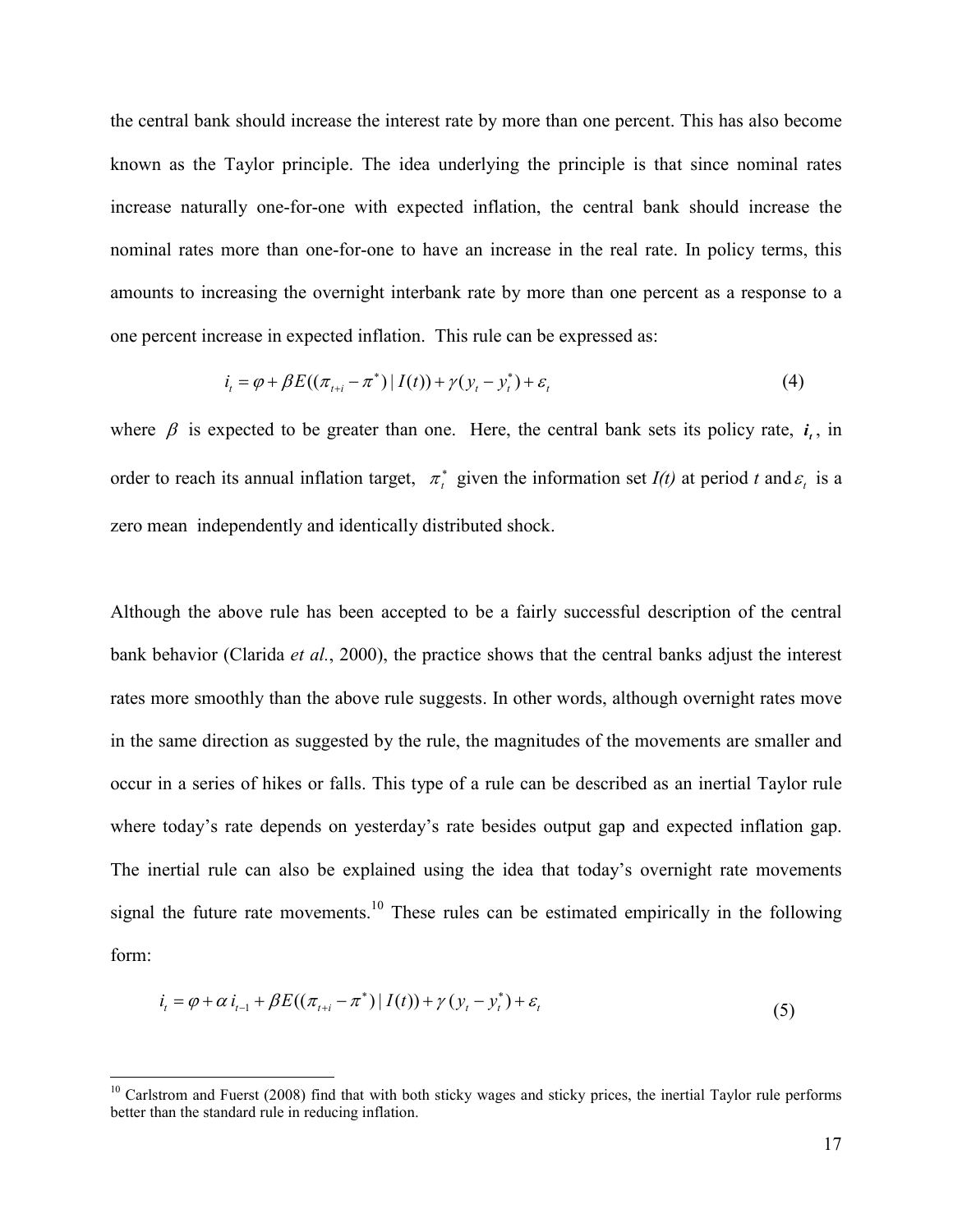While equation (5) explains the central bank behavior in developed economies fairly well, it ignores several important features that are specific to emerging markets. We briefly explore those features below and suggest a rule for the CBRT that may explain its behavior in the post-2001 period.

#### 5. Reaction Function and Independence of the CBRT

One of the explanations put forward as to why the CBRT has been successful in bringing down inflation to single digits in the post-2001 period following two decades of high inflation is the *de jure* independence it gained after the 2001 crisis. While there may be other explanations of how inflation was reduced, one can easily argue that the flexible exchange rate regime coupled with the successful implementation of the IT regime adopted by the CBRT in the post-2001 period was the main reason.

In this section, we explore how the CBRT's reaction function has changed in the post-2001 period in order to understand the effect of independence on the actual implementation of the monetary policy. We test this rule using pre- and post-crisis Turkish data and present the results.

As mentioned in the previous section, while equation (5) explains the central bank behavior in developed economies fairly well, it ignores several important features that are specific to emerging markets. First, equation (5) ignores the role of exchange rate volatility, which affects the behavior of the CBRT (or any other emerging market economy's central bank). There are four dimensions of the effect of exchange rate volatility on the central bank behavior. The first dimension regards the effect of exchange rate movements on inflationary expectations because of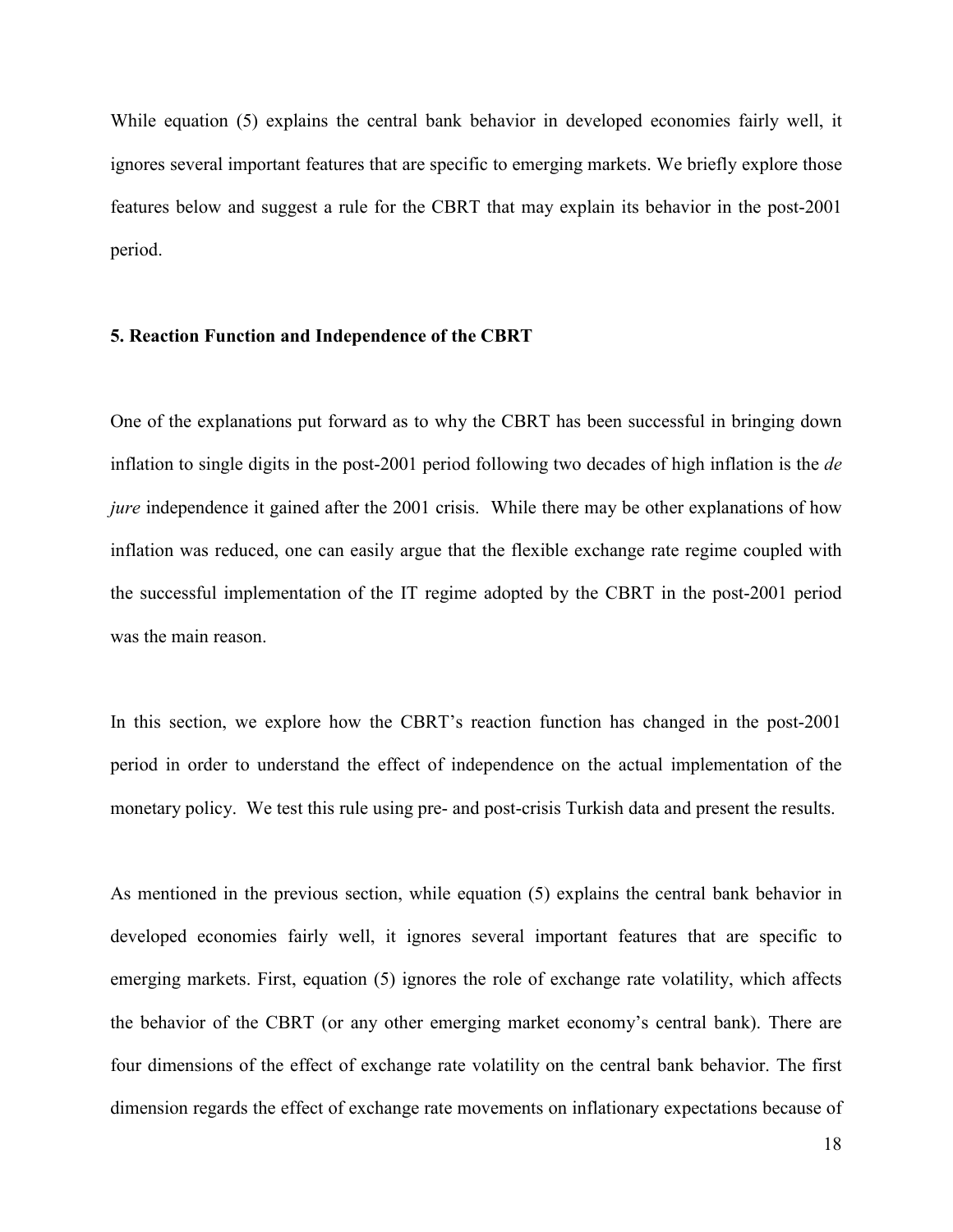the pass-through to domestic price indices via imported consumption and manufactured goods. In this respect, these movements may also have an effect on the second policy input, the output gap, by changing the marginal rate of substitution between labor and capital when capital consists of at least partially of imported machinery. Therefore, the CBRT might intervene to prevent the pass-through of exchange rate movements to prices to achieve its preset inflation target.<sup>11</sup> The second dimension is the relatively high degree of dollarization and open positions of commercial banks, which may cause the CBRT to be more sensitive to a possible sudden capital flight. The third dimension is the relative importance of the export sector. There has been a considerable amount of lobbying by the pressure groups, including some members of the government, to devalue the Turkish currency on the grounds to achieve higher competitiveness and to improve the current account balance.<sup>12</sup> The fourth and final dimension is the fiscal sustainability dimension. Having some portion of the public debt linked to foreign exchange may also cause a not-so-independent central bank to care about exchange rate movements.

Second, the CBRT might be more prone to regime shifts or structural breaks in its policy function. For example, even the process of appointing of a new governor, such as the process experienced in 2006, might lead to a structural break in the reaction function. Such shifts cannot be represented by the class of linear Taylor rules, as suggested above in equations (4) and (5). Estimating a Taylor rule for the purpose of describing policymaker behavior in this case would

 $11$  Taylor (2001) suggests that rules that do not include exchange rates are essentially closed economy rules, which embed? movements of the exchange rates in the fluctuations of the interest rates. Therefore, one can expect that including the exchange rates as separate inputs in Taylor rules might improve the fit of the model. Taylor (2001) finds no support for a role in exchange rates in the estimation of Taylor rules.

<sup>&</sup>lt;sup>12</sup> As explained previously, central bank independence is a prerequisite for a successful IT regime as it allows the central bank to act on a well-defined set of pre-announced rules. However, adjusting exchange rates under political pressures might create the impression that the central bank is not acting independently. In this context, the behaviour and actions of the CBRT after the adoption of the IT regime provides a laboratory in which we can study whether and how these pressures were handled without losing credibility that is essential for the success of the IT regime.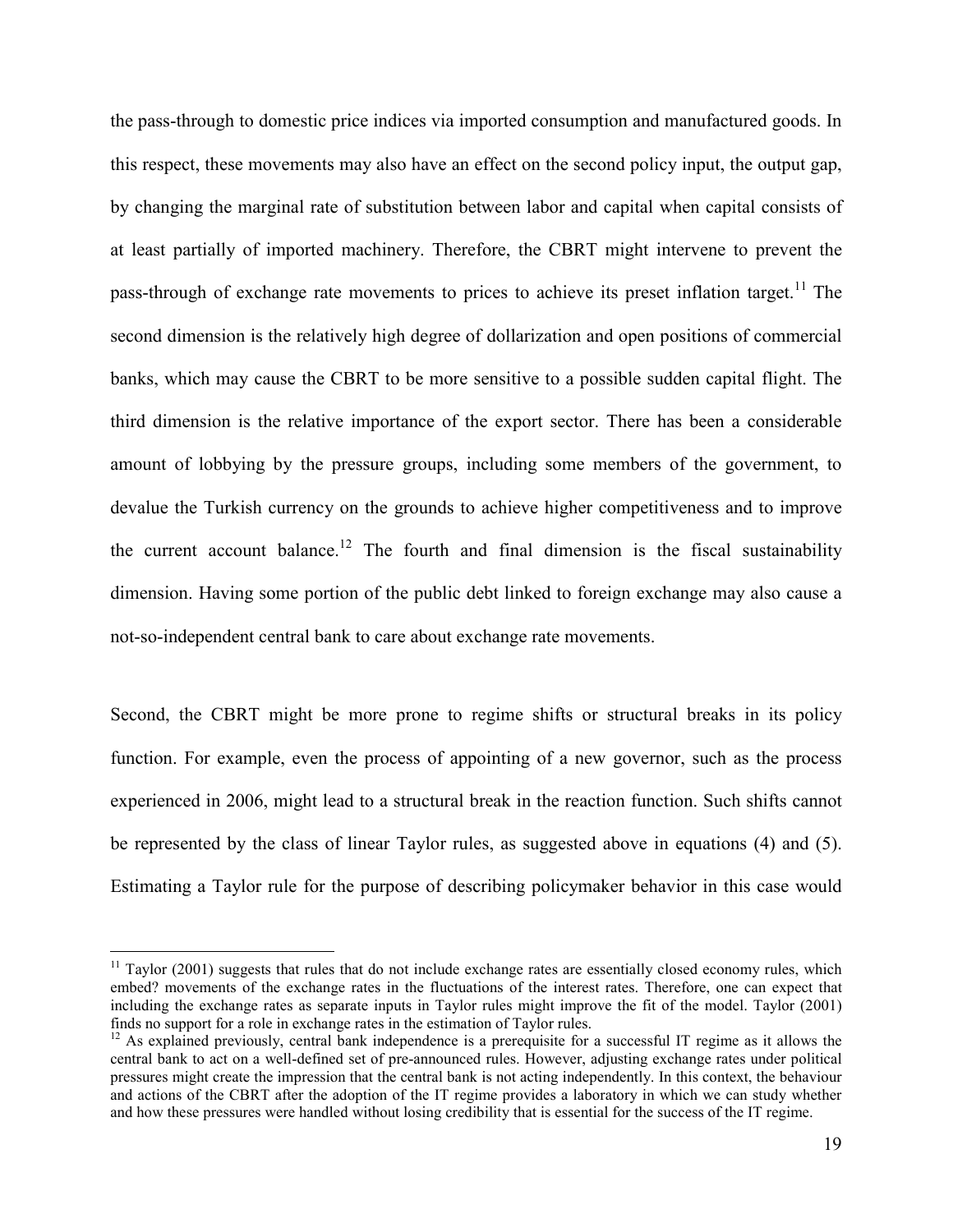require appropriate modeling of such policy shifts. Below, we suggest a model for explaining the behavior of the CBRT that takes into account the role of exchange rates and regime shifts.

$$
i_{t} = \varphi_{t} + \alpha_{t} i_{t-1} + \beta_{t} E((\pi_{t+i} - \pi^{*}) | I(t)) + \gamma_{t} (y_{t} - y_{t}^{*}) + \delta_{t} q_{t} + \varepsilon_{t}
$$
\n(6)

where *q* represents a function of the nominal exchange rate that can either be specified as the nominal exchange rate itself or gap of exchange rate defined as the deviation from its trend. We let the coefficient  $\varphi$  vary with respect to time to reflect regime shifts. Since our aim is to compare the CBRT behavior before and after independence, we also let other coefficients  $\alpha$ ,  $\beta$ ,  $\gamma$ and  $\delta$  vary with respect to time.<sup>13</sup>

#### (insert Figure 6 here)

The third term in expectations is what we call the "credibility gap". That is to say how the expectations of future inflation rate deviates from the target inflation rate. Figure 6 plots the inflation credibility gap in the post-2002 period and the CBRT policy rate. The inflation credibility gap is obtained as follows. We obtain 12-month-ahead inflation expectations and we subtracted the moving average level of year-end target of the CBRT announcements from these. For a *de facto* independent central bank one would expect to see a higher weight, *β,* on this term. Hence in equation (6), one would like to see that the coefficient of inflation is significantly higher after 2001 than that for the period before 2001 since the CBRT started inflation targeting after the 2001 crisis. Moreover, this coefficient is expected to be positive and greater than one. This

<sup>&</sup>lt;sup>13</sup> Note that variable coefficients imply that the model we estimate is nonlinear. Moreover, estimating the unobserved variables, such as potential output requires a different approach than ordinary least squares. We handle both problems using a dual extended Kalman filter technique. For the details of the estimation methodology and a thorough explanation of the theoretical considerations in implementing the above rule see Hatipoglu and Alper (2009).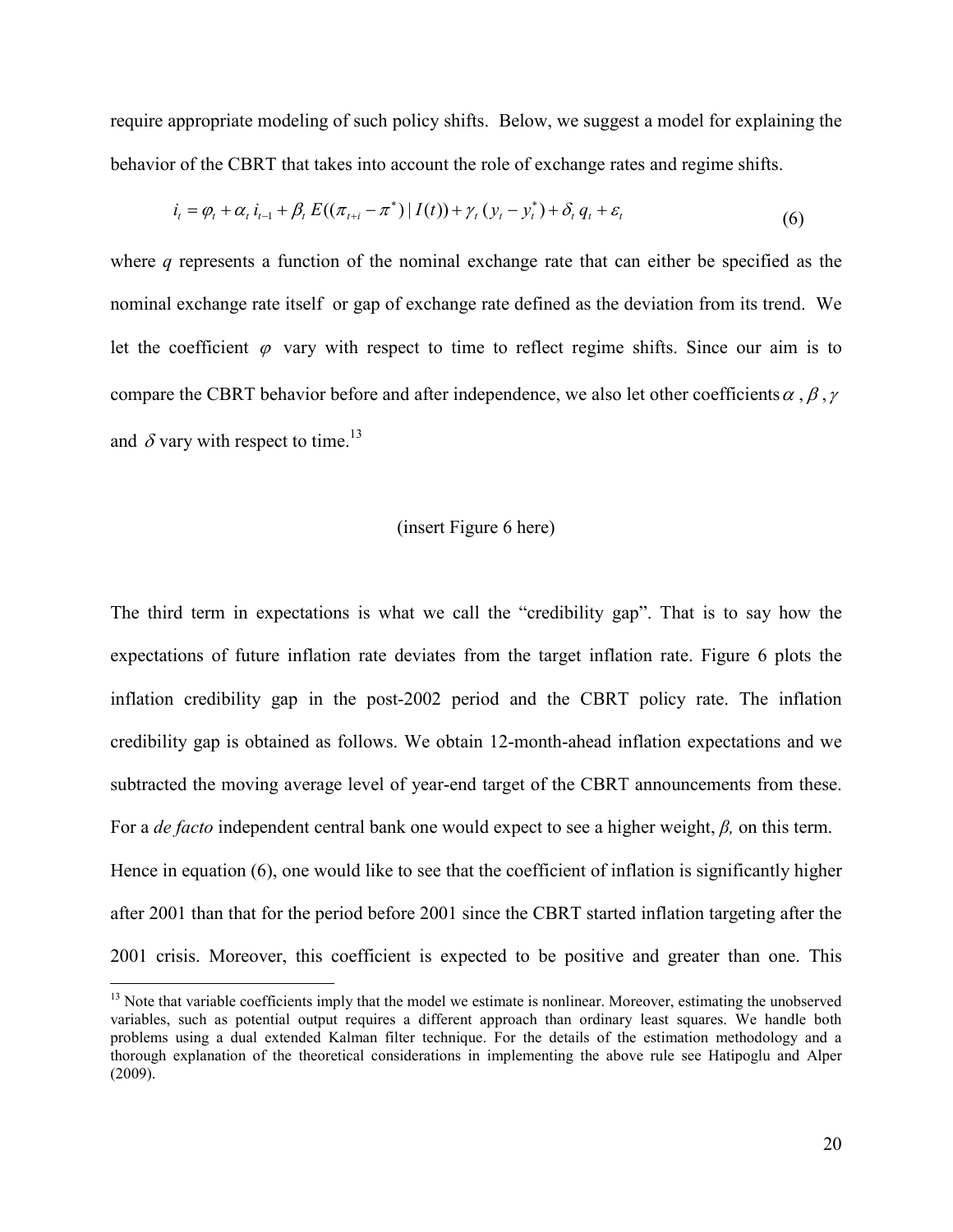simply reflects the fact that the CBRT should increase the interest rate more than the increase in the actual inflation to achieve a net increase in the real rate as a response to increase in inflationary expectations.

#### (insert Figure 7 here)

Figure 7 shows the results of our estimations. In the pre- and post-crisis period, there is a significant difference in the mean levels of inflation coefficient, which indicates that the CBRT attached different weights on inflation gap in these two periods. While there has been an increase in the inflation coefficient in the pre-crisis period, the coefficient hovers around one implying that the CBRT was not fighting inflation in an aggressive manner.<sup>14</sup> In the post-crisis period there has been a steady increase in the inflation coefficient reflecting the fact that the CBRT was more concerned with fiscal dominance in the initial phases of the IT period. Moreover, the increasing coefficient of the inflation gap in the second sub-period indicates that the CBRT has adopted a more independent position compared to the pre-crisis period. This is especially evident if we also consider the developments in terms of the coefficient of the exchange rate in the reaction function. The coefficient of the exchange rate turns out to be negative and insignificant across the whole sample.<sup>15</sup> We find no trend in the coefficient of the exchange rate indicating that the CBRT has adopted a consistent independent stance in the post-2001 period against the political pressures that are mentioned above.

<sup>&</sup>lt;sup>14</sup> We assume that the inflation target for the pre-crisis period is zero. Although this is not a realistic scenario, even a central bank that fights inflation aggressively and has a less ambitious inflation target should have a coefficient of inflation greater than one in its loss function. See Clarida, Gali and Gertler (1998) for a detailed explanation of the magnitude of the inflation coefficient.

<sup>&</sup>lt;sup>15</sup> The coefficient of the exchange rate at the last observation is  $-0.65$  with a standart deviaton of 1.47.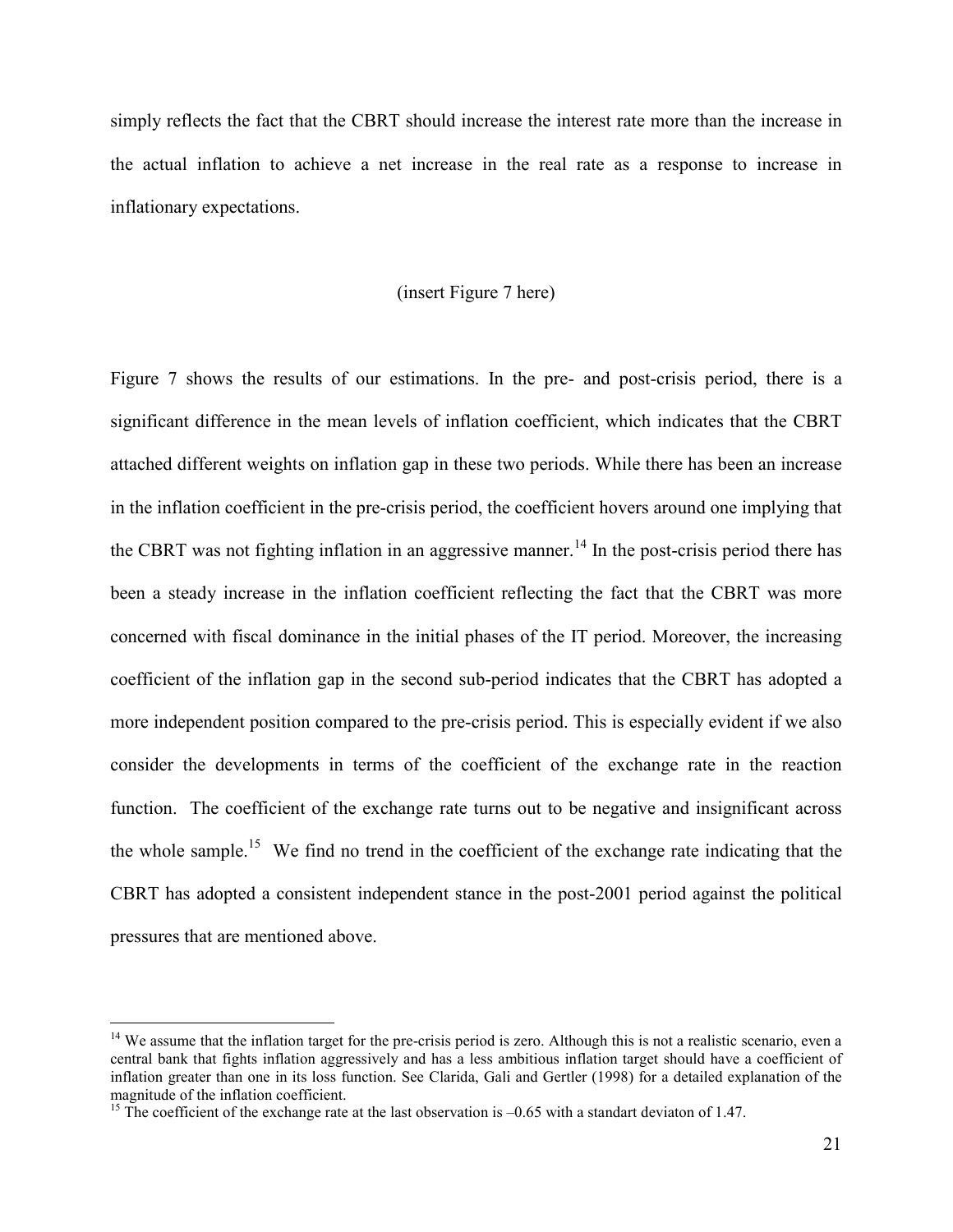#### 6. Conclusion

Misconducted macroeconomic policies in the past resulting in huge public debt prevented a healthy conduct of monetary policy in Turkey. It is a lesson that removing fiscal dominance and switching to the right regime that provides the central bank with independence are crucial to combat inflation.

The pre-crisis period was characterized by a fragile financial system, high dependency on short term capital inflows, and high levels of public debt. Nevertheless, the aim was to reduce inflation, which could only be reached in the post-crisis period after performing fundamental reforms. The 2000 and 2001 crises demonstrated what was wrong (the financial sector), and the necessary steps to cure the problems were taken. Among these steps, the benefits of an independent central bank has been discussed. It is an obvious fact that a well-coordinated fiscal and monetary policy lead the economy to the more desirable macroeconomic outcomes.

Finally, in order to estimate the reaction function of the CBRT we proposed an augmented Taylor rule is suitable for a highly dollarized economy operating in a floating exchange rate regime. We provide evidence that after gaining *de jure* independence in 2001, the CBRT has fought inflation more aggressively and hence was *de facto* independent, more so in the later periods.

#### **References**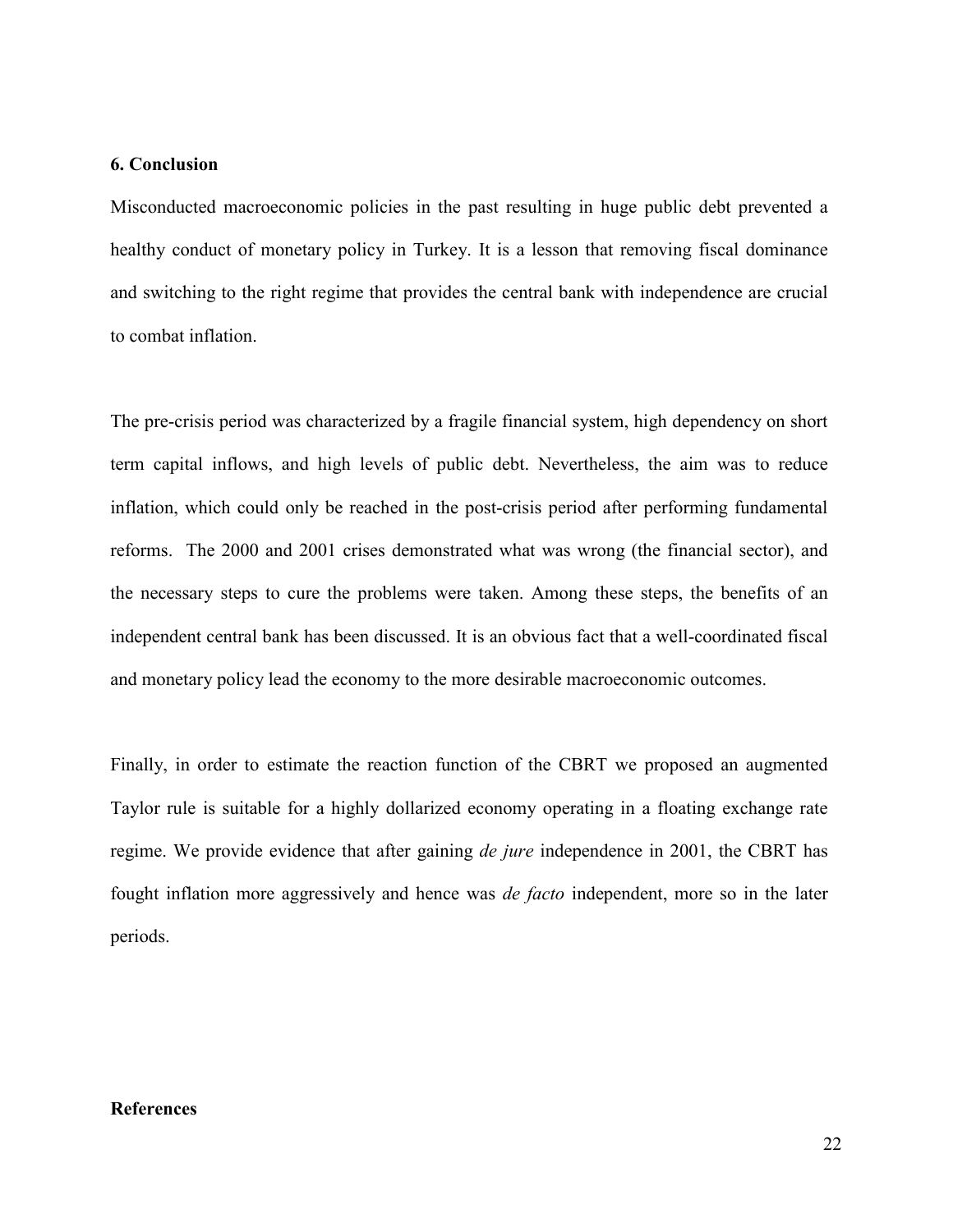- Alesina, Alberto. 1998. "Macroeconomics and Politics." In NBER Macroeconomics Annual, edited by Stanley Fischer, pp. 17-52. Cambridge, MA: MIT Press.
- Alesina, Alberto. 1998. "Macroeconomics and Politics." In NBER Macroeconomics Annual, edited by Stanley Fischer, pp. 17-52. Cambridge, MA: MIT Press.
- Alesina, A. and L. Summers. 1993. "Central Bank Independence and Macroeconomic Performance," Journal of Money, Credit, and Banking. 25, pp. 157-162.
- Alper, C. E. 2001. "The Liquidity Crisis of 2000: What Went Wrong," *Russian and East European Finance and Trade, Vol. 37, No. 6, pp. 54-75.*
- Alper, C. E. and I. Saglam. 2001. "The Transmission of a Sudden Capital Outflow: Evidence from Turkey," *Eastern European Economics*, Vol. 39, No. 2, pp. 29-48.
- Alper, C. E. and Z. Onis. 2003a. "Financial Globalization, the Democratic Deficit and Recurrent Crises in Emerging Markets: The Turkish Experience in the Aftermath of Capital Account Liberalization", *Emerging Markets Finance and Trade*, Vol. 39, No.3, pp. 5-27.
- Alper, C. E. and Z. Onis. 2003b. "Emerging Market Crises and the IMF: Rethinking the Role of the IMF in the Light of Turkey's 2000-2001 Financial Crises," *Canadian Journal of Development Studies*, Vol. 23, No. 3, pp. 267-284.
- Alper, C. E. and Z. Onis. 2004. "The Turkish Banking System and the IMF in the Age of Capital Account Liberalization," *New Perspectives on Turkey*, Vol. 30, Spring 2004, pp. 25-55.
- Arnone, M., B. J. Laurens, and J. F. Segalotto. 2005. "Measures of Central Bank Autonomy: Empirical Evidence for OECD and Developing Countries and Emerging Market Economies." Working paper. Washington: International Monetary Fund.
- Ardic, O. P. and F. Selcuk (2006). "The dynamics of a newly floating exchange rate: the Turkish case," Applied Economics, 38, pp. 931-941.
- Bade, R. and M. Parkin. 1984. "Central Bank Laws and Monetary Policy". Department of Economics, University of Western Ontario, Canada.
- Blanchard, Olivier J. 2004. "Fiscal Dominance and Inflation Targeting: Lessons from Brazil". MIT Department of Economics Working Paper No. 04-13.
- Carlstrom, T.C. and Fuerst T.S. 2008. "Inertial Taylor Rules: The Benefits of Signaling Future Policy" *Federal Reserve Bank of St. Louis Review* 90(3)193-204.
- Central Bank of Turkey "Monetary Policy Reports (2001-2005) and Inflation Reports (2006-2008) Ankara, Turkey, www.tcmb.gov.tr.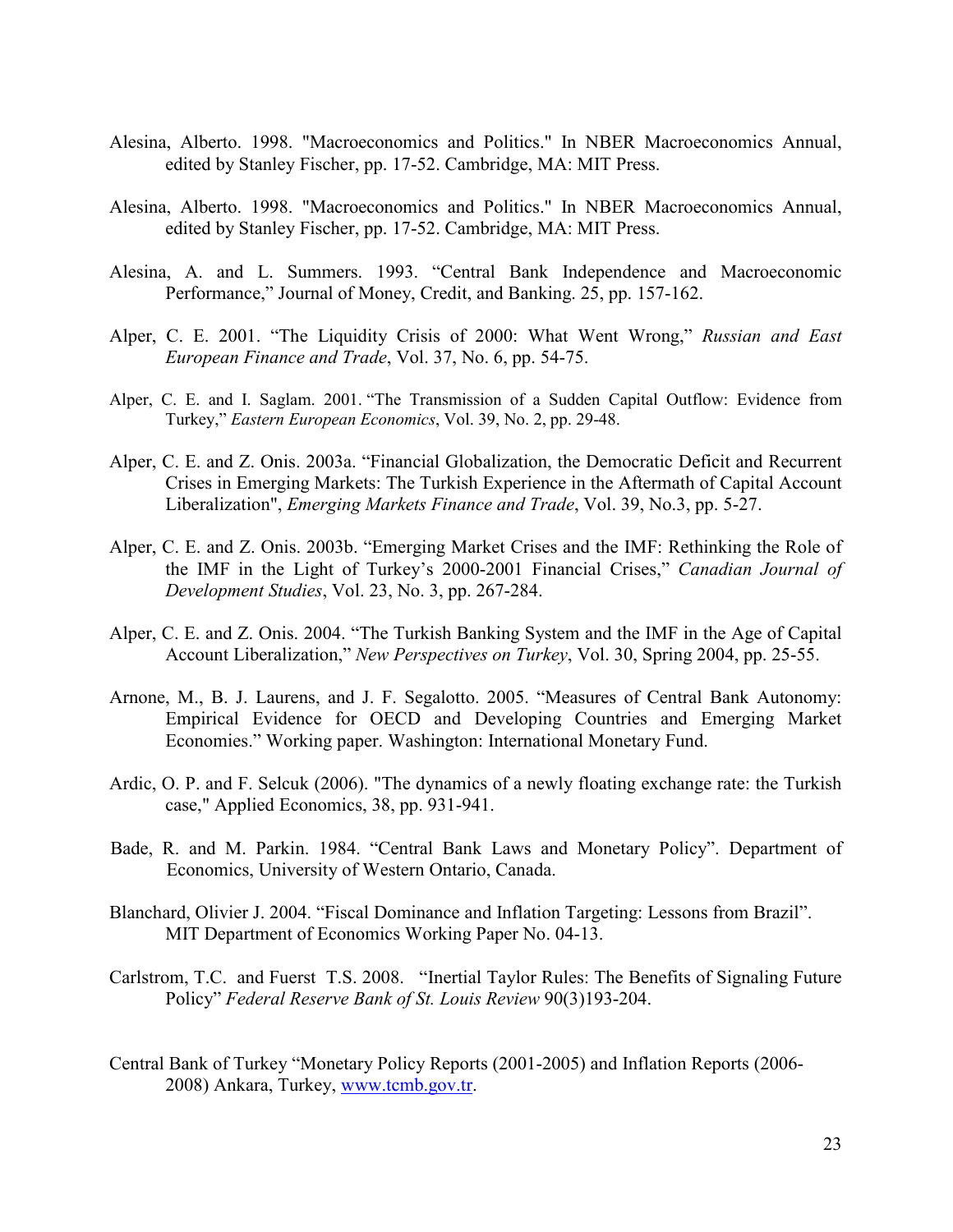- Cizre-Sakallioglu, U. and E. Yeldan. 2000. "Politics, Society and Financial Liberalization: Turkey in the 1990s" in *Development and Change*, Vol. 31, No. 1, pp. 481-508.
- Clarida, R., J. Gali and M. Gertler (1998). Monetary policy rules in practice: *Some International Evidence, European Economic Review* 42(6), 1033-1067.
- Clarida, R., J. Gali and M. Gertler (2000) Monetary Policy Rules and Macroeconomic Stability: Evidence and Some Theory, *Quarterly Journal of Economics*, 115(1), 147-180
- Cukierman, A. 1992. "Central Bank Strategy, Credibility, and Independence". Cambridge, MA: MIT Press.
- Cukierman, A. 1993. "Central Bank Independence, Political Influence and Macroeconomic Performance: a Survey of Recent Development," Cuadernos de Economía (Latin American Journal of Economics), Instituto de Economía. Pontificia Universidad Católica de Chile., vol. 30(91), pp. 271-292.
- Cukierman, A. 2006. "Central Bank Independence and Monetary Policymaking Institutions: Past, Present, and Future," Working Papers Central Bank of Chile 360, Central Bank of Chile.
- Cukierman, A., G. P. Miller, and B. Neyapti. 2002. "Central Bank Reform, Liberalization, and Inflation in Transition Economies: An International Perspective." Journal of Monetary Economics 49(2), pp.237–64.
- Cukierman, A., S.B. Webb and B. Neyapti. 1992. "Measuring the Independence of Central Banks and Its Effects on Policy Outcomes," World Bank Economic Review, 6, 353-398.
- Debelle, G. and S. Fischer. 1994. "How Independent Should a Central Bank Be?" in Goals, Guidelines, and Constraints Facing Monetary Policymakers, Jeffrey C. Fuhrer, ed., Federal Reserve Bank of Boston. pp. 195-221.
- Eijffinger, S. and J. de Haan, 1996. The Political Economy of Central-Bank Independence, Special Papers in International Economics, No. 19, Princeton University.
- Ersel, H. 1996. "The Timing of Capital Account Liberalization: The Turkish Experience." *New Perspectives on Turkey* 15, 15, 45–64.
- Ersel, H. and F. Ozatay (2008) "Fiscal Dominance and Inflation Targeting: Lessons from Turkey" Emerging Markets Finance and Trade, November-December.
- Ertugrul, A. and F. Selcuk  $(2001)$  "A Brief Account of the Turkish Economy: 1980-2000", Russian & East European Finance & Trade,  $v37$ , pp. 6-28.
- Grilli, V., Masciandaro, D. and G. Tabellini. 1991. "Political and Monetary Institutions and Public Finance Policies in the Industrial Countries." Economic Policy 13 pp.341-92.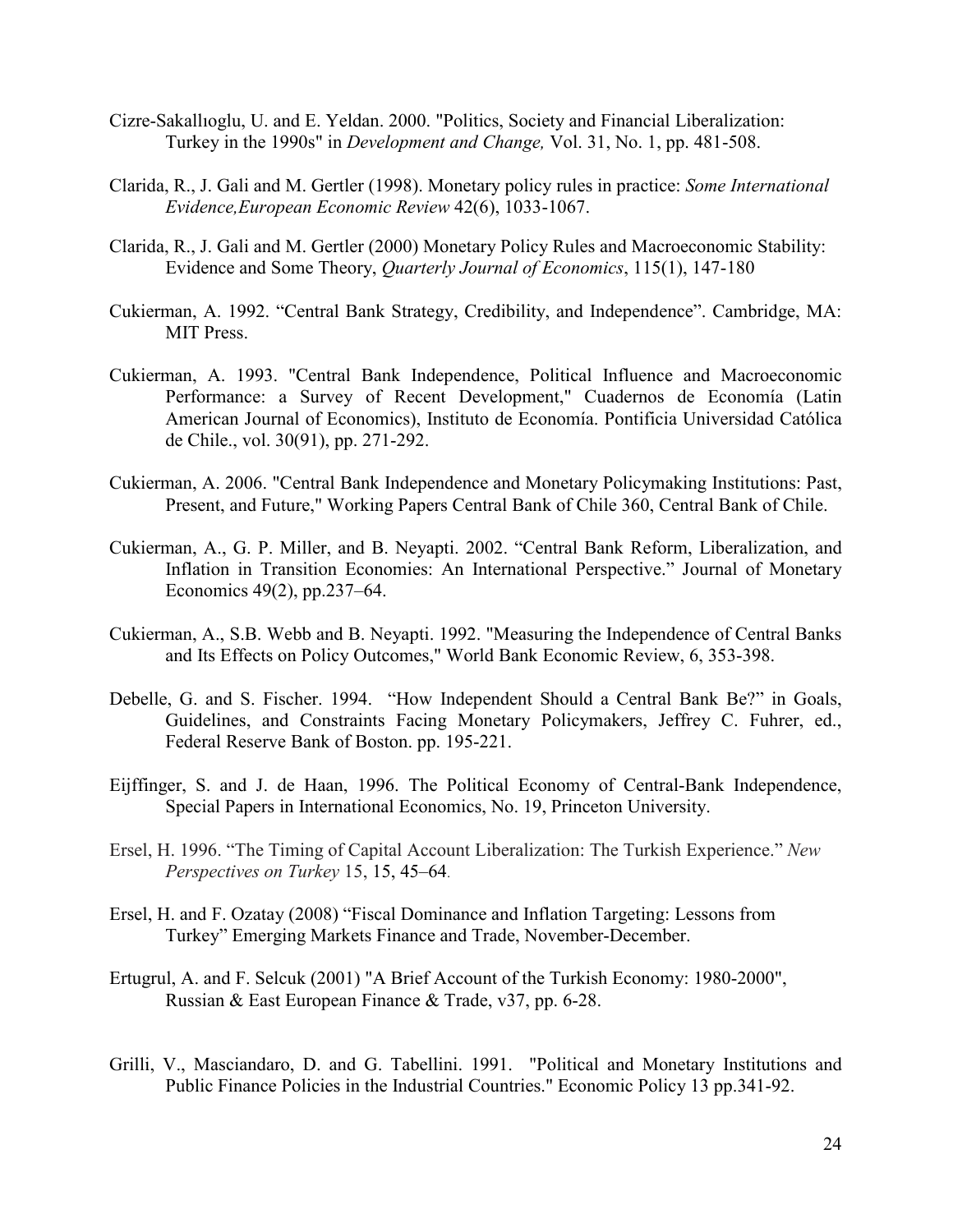- Gutierrez, E. 2003. "Inflation Performance and Constitutional Central Bank Independence: Evidence from Latin America and the Caribbean." Working paper. Washington: International Monetary Fund.
- Hatipoglu, O. and C. E. Alper. 2009. "Estimating Central Bank Behavior in Emerging Markets: The Case of Turkey," Cobham, D. and G. Dibeh (eds.) Monetary Policy and Central Banking in the Middle East and North Africa, Routledge, forthcoming.
- Hayo, B. and C. Hefeker. 2001. "Do We Really Need Central Bank Independence? A Critical Re1 examination" University of Basel WWZ Working Paper No. 01/03
- Jacome, L. I., and F. Vazquez. 2005. "Any Link between Legal Central Bank Independence and Inflation? Evidence from Latin America and the Caribbean." Working paper 05/75. Washington: International Monetary Fund.
- Kara, H. and F. Ogunc. 2005. "Exchange rate pass through in Turkey: It is slow, but is it really low?" Working Paper No. 05/10, Central Bank of Turkey, Ankara.
- Kara, A. H. 2006. "Turkish Experience With Implicit Inflation Targeting" Working Papers0603, Research and Monetary Policy Department, Central Bank of the Republic of Turkey, revised.
- Kibritcioglu, A. 2004. "A Short Review of the Long History of High Inflation in Turkey" In: Shilpa M. Rao (ed.), Inflation: Concepts and Experiences, Hyderabad: The ICFAI University Press, Ch. 9, pp. 84-109.
- Masson, P.R., M. A. Savastano and S. Sharma. 1997. "The Scope for Inflation Targeting in Developing Countries". IMF Working Paper No. 97/130.
- Onis, Z. 1998. S*tate and Market: The Political Economy of Turkey in Comparative Perspective*, Istanbul: Boğaziçi University Press.
- Onis, Z. and B. Rubin. (eds.) 2003. *Turkey's Economy in Crisis,* London: Frank Cass.
- Posen, A. 1995. "Central bank independence and disinflationary credibility: A missing link?" Brookings Papers on Economic Activity.
- Taylor, J.B. 1993. "Discretion versus Policy Rules in Practice,"Carnegie-Rochester Conference *Series on Public Policy*, 39(1), 195-214.
- Taylor, J.B. 2001. The Role of the Exchange Rate in Monetary-Policy Rules, *American Economic Review*, 91(2), 263-267.
- Walsh, C. E. 2003. Monetary Theory and Policy. Cambridge, Massachusetts, The MIT Press.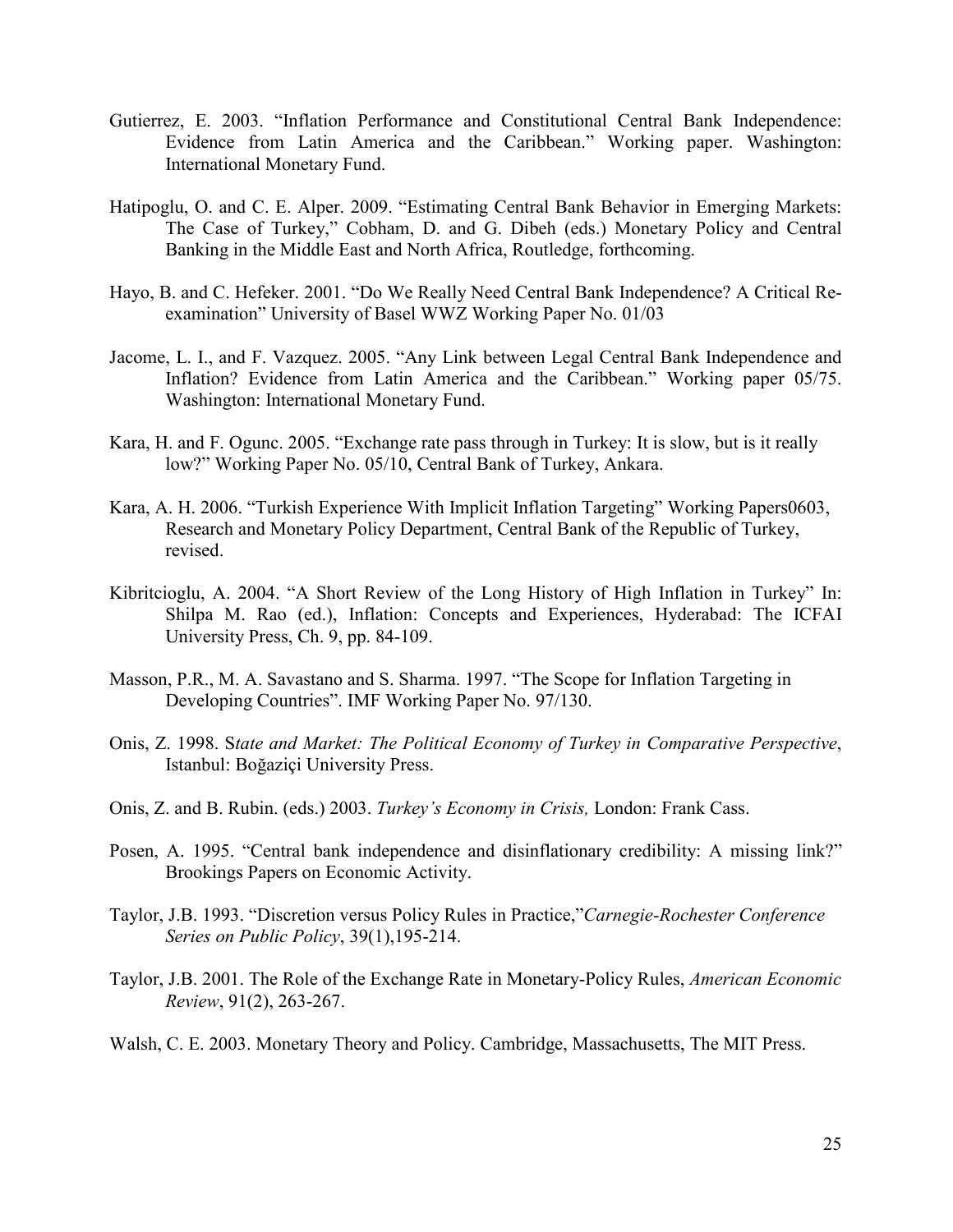| Table 1: Structure of Turkish Public Sector Debt (%) |  |  |  |  |  |  |  |  |
|------------------------------------------------------|--|--|--|--|--|--|--|--|
|------------------------------------------------------|--|--|--|--|--|--|--|--|

|                                     | 2001  | 2002  | 2003  | 2004  | 2005  | 2006  | 2007  | 2008* |
|-------------------------------------|-------|-------|-------|-------|-------|-------|-------|-------|
| <b>Total Public Sector Debt/GDP</b> | 74.13 | 69.31 | 62.24 | 56.67 | 51.14 | 45.60 | 39.09 | 37.58 |
| <b>Domestic Debt/GDP</b>            | 50.85 | 42.76 | 42.74 | 40.16 | 37.72 | 33.16 | 29.91 | 28.15 |
| Cash Debt/GDP                       | 24.29 | 25.47 | 28.69 | 29.62 | 29.92 | 27.48 | 25.84 | 24.56 |
| Non-cash Debt/GDP                   | 26.56 | 17.29 | 14.05 | 10.54 | 7.80  | 5.68  | 4.07  | 3.58  |
| Floating Rate Notes/GDP             | 25.37 | 18.29 | 18.29 | 16.12 | 16.24 | 13.89 | 13.14 | 12.43 |
| FX and FX-indexed Debt/GDP          | 18.10 | 13.75 | 9.37  | 7.06  | 5.84  | 4.57  | 3.06  | 2.30  |
| Fixed Rate Notes/GDP                | 7.39  | 10.72 | 15.09 | 16.98 | 15.63 | 14.70 | 13.71 | 13.42 |
| <b>Total External Debt /GDP</b>     | 23.27 | 26.55 | 19.50 | 16.51 | 13.42 | 12.44 | 9.18  | 9.43  |
| IMF Debt/GDP                        | 0.27  | 6.52  | 5.15  | 4.44  | 3.04  | 2.01  | 0.98  | 1.33  |
| Other Multilateral Loans/GDP        | 3.89  | 9.69  | 7.27  | 6.35  | 4.61  | 3.63  | 2.36  | 2.71  |
| Eurobonds/GDP                       | 12.08 | 10.79 | 8.24  | 7.16  | 6.55  | 6.79  | 5.30  | 5.19  |
| Commercial loans/GDP                | 3.54  | 2.94  | 1.87  | 1.43  | 1.17  | 1.07  | 0.84  | 0.85  |
| Bilateral Loans/GDP                 | 3.76  | 3.13  | 2.12  | 1.58  | 1.09  | 0.95  | 0.67  | 0.68  |
|                                     |       |       |       |       |       |       |       |       |

\* End-June value for 2008

Source: Turkish Treasury and authors' own calculations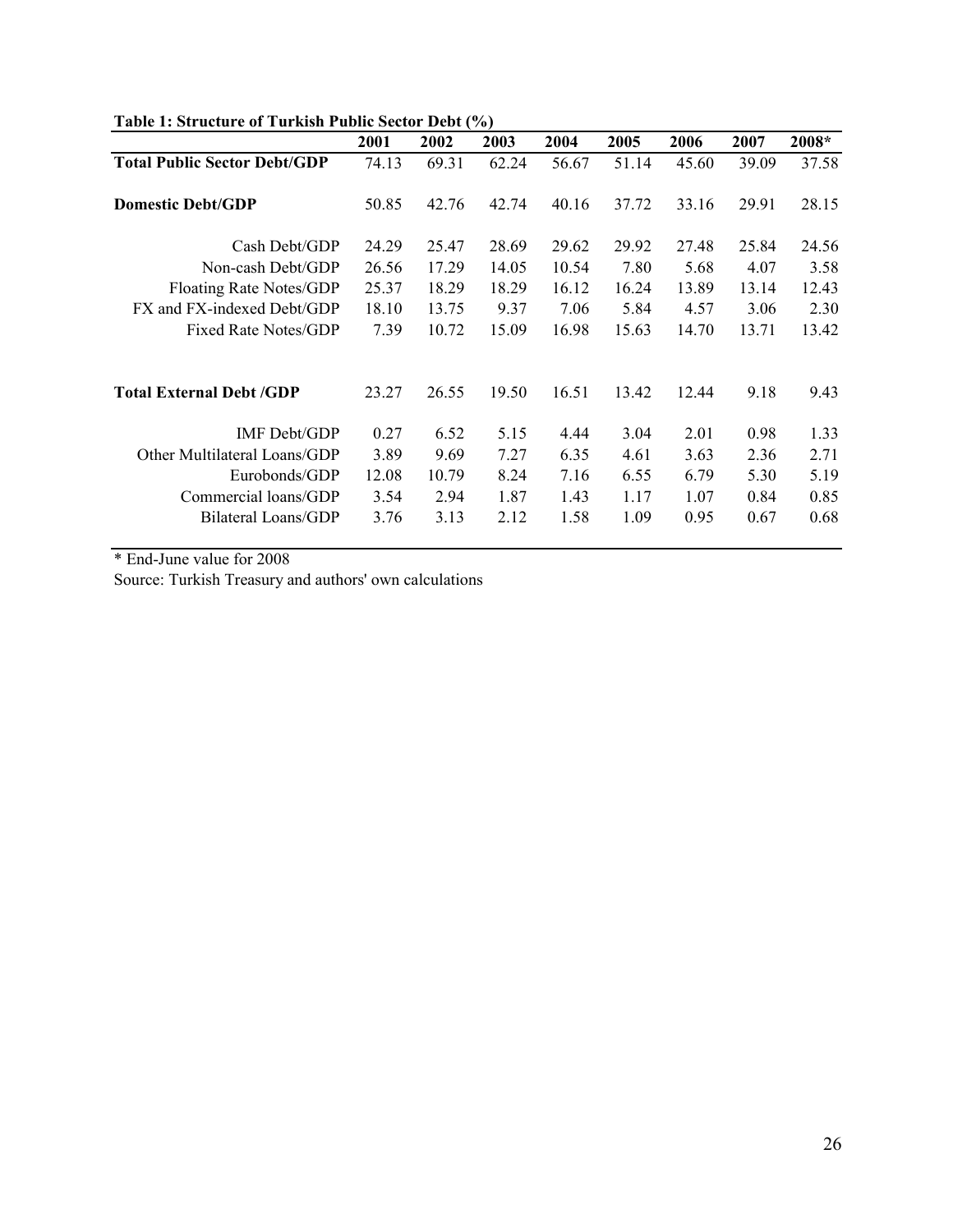

Figure 1: De-Dollarization in the post-2002 period in Turkey (FX deposits/M2)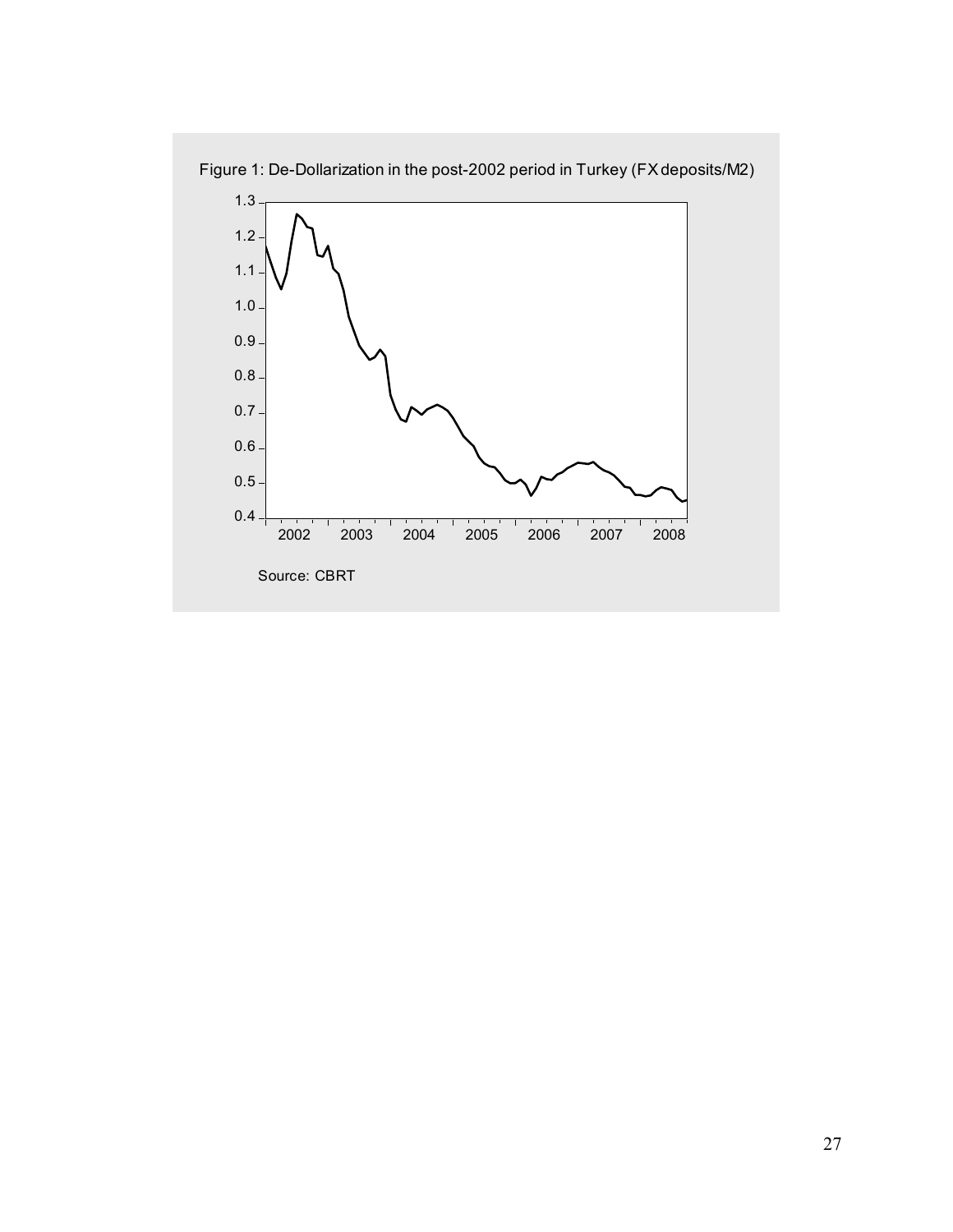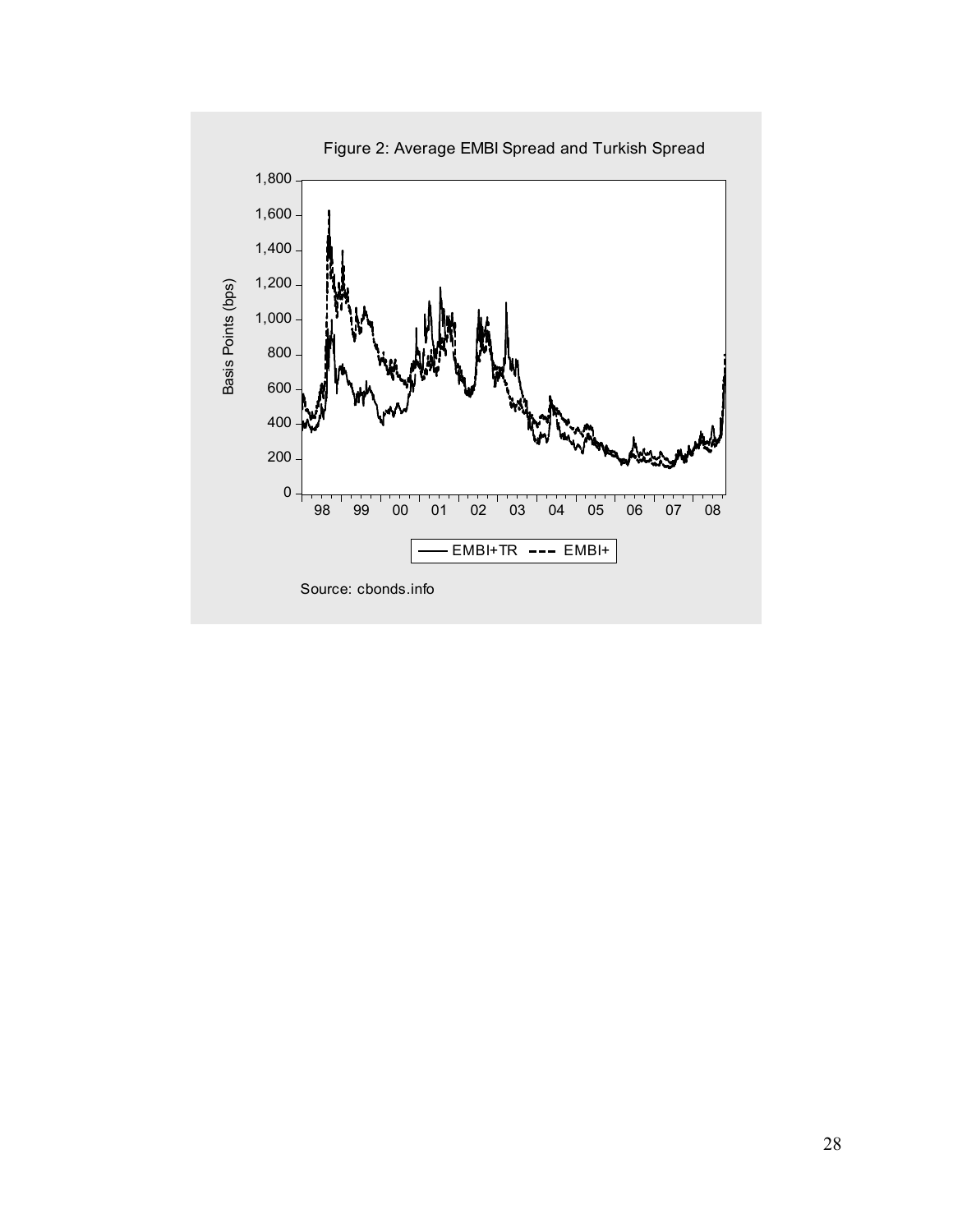

Figure 3: EMBI Spread Difference (Average EM Spread Less Turkey's Spread)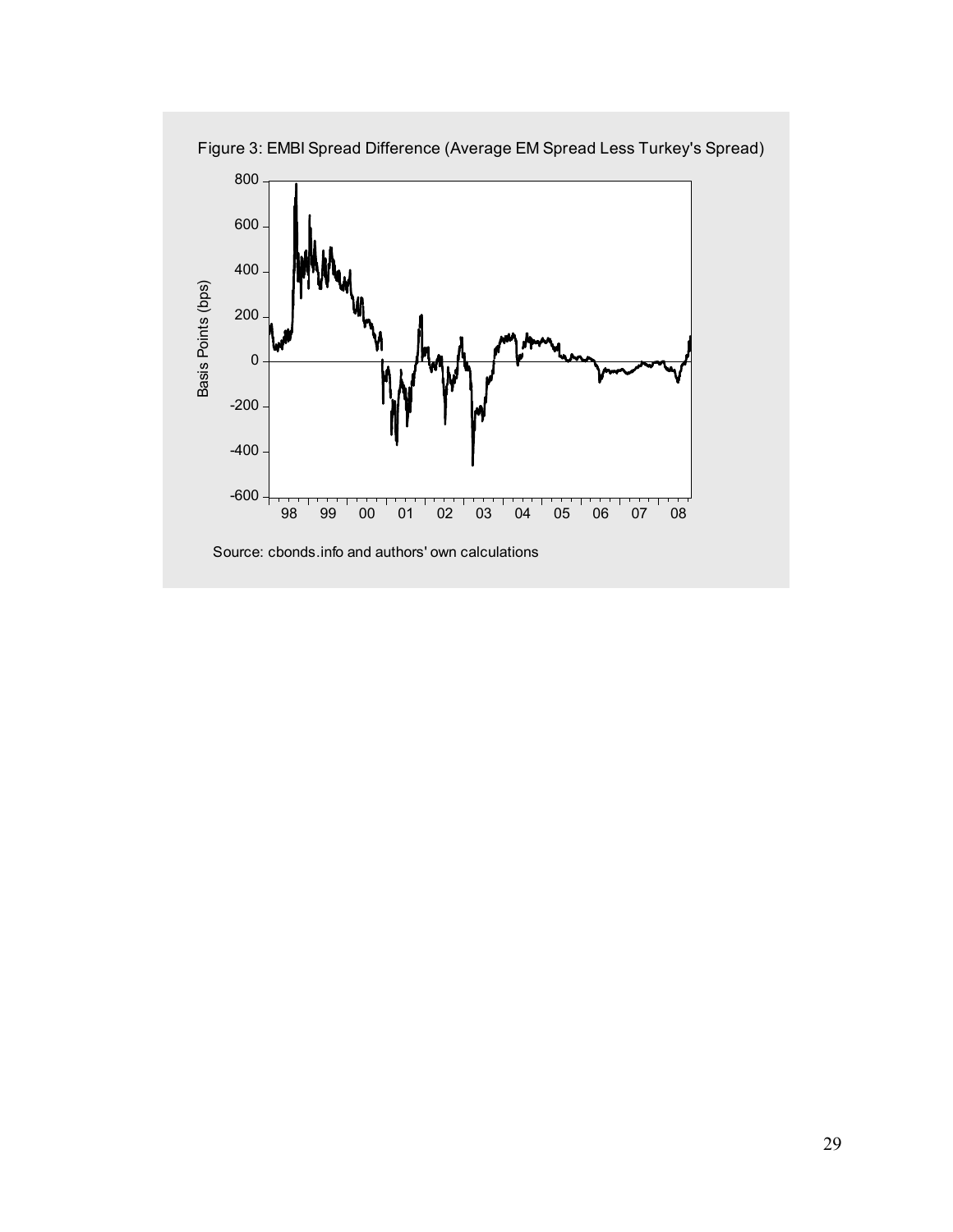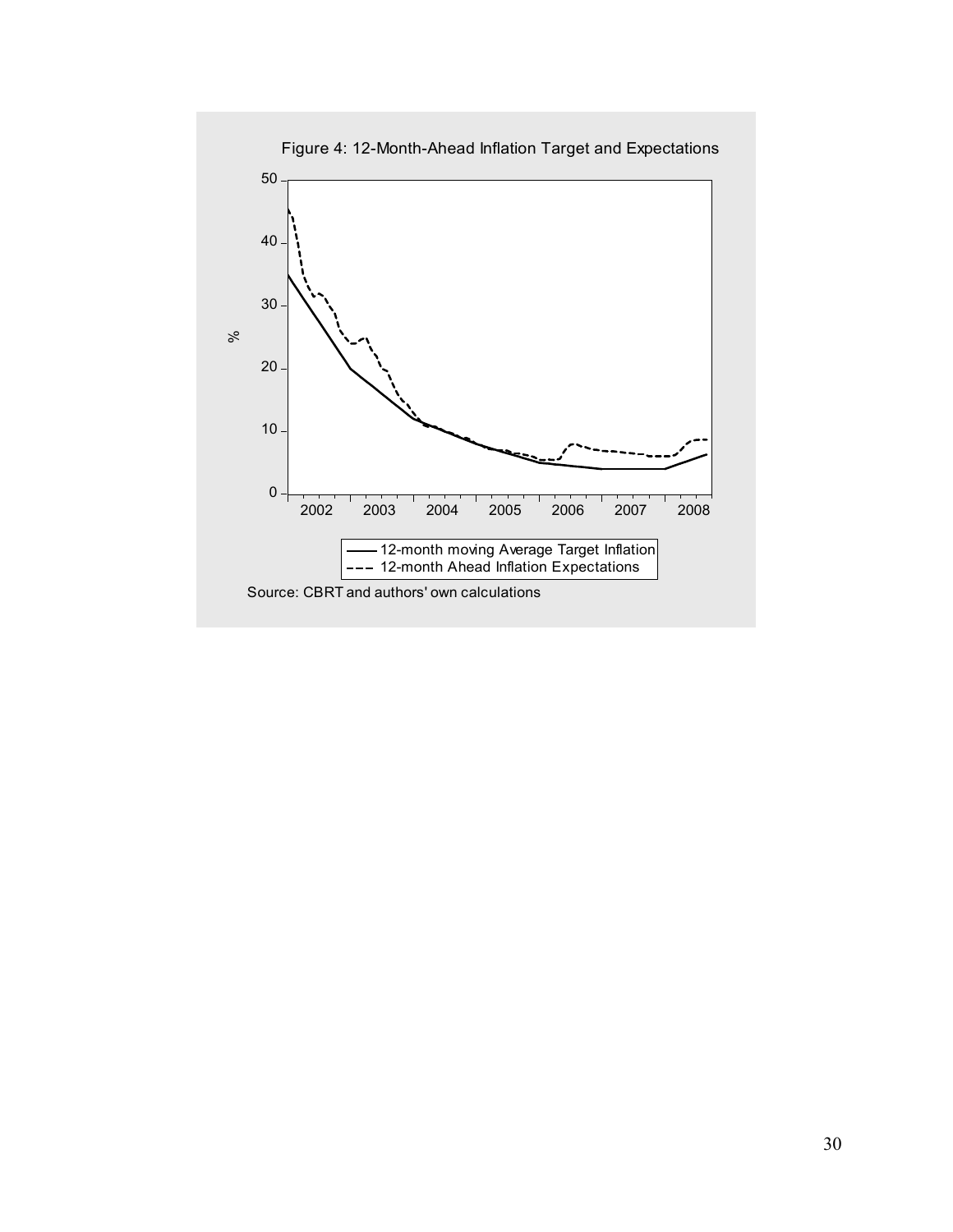

Figure 5: Secondary Market Benchmark Interest rate and CBRT Policy Rate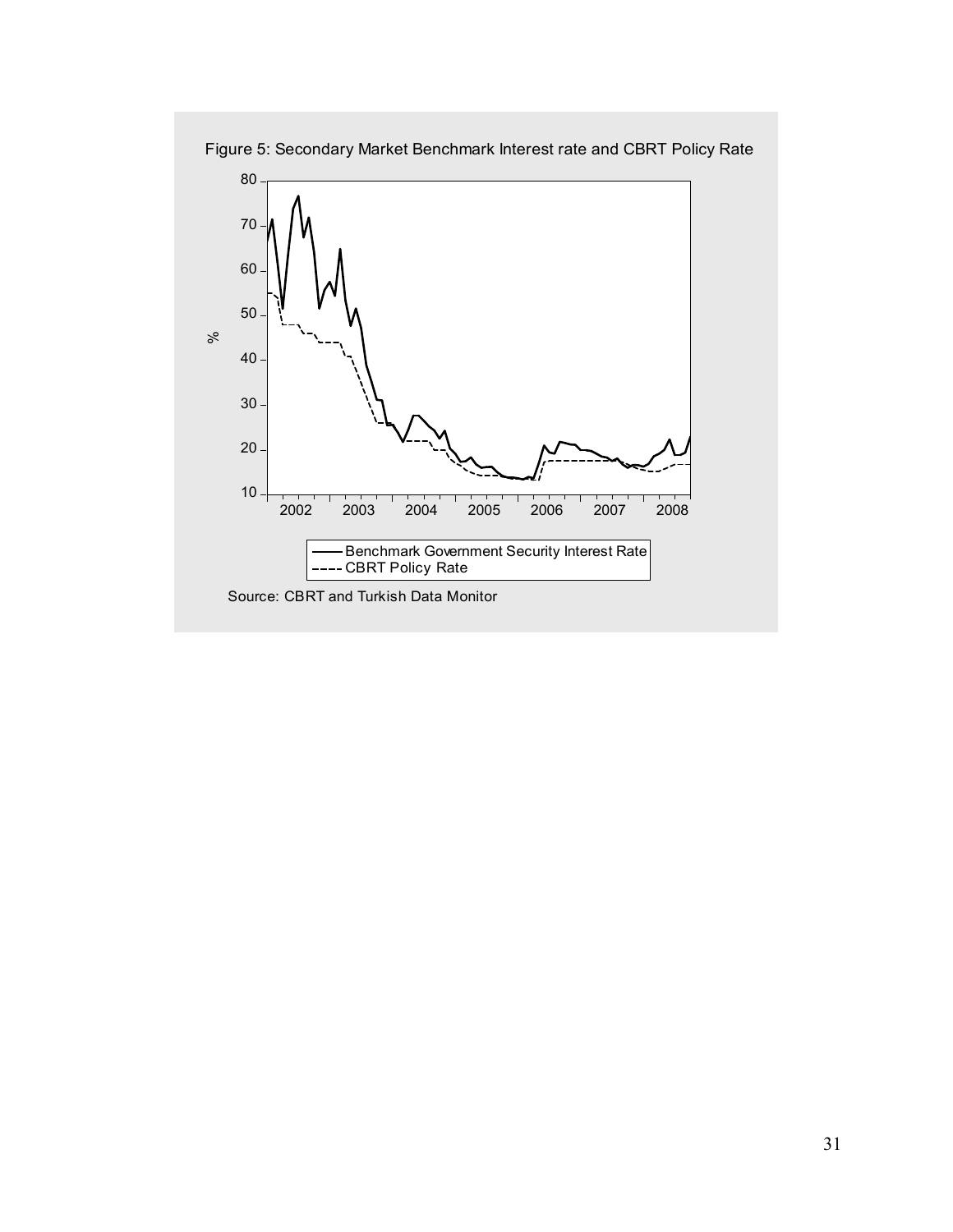